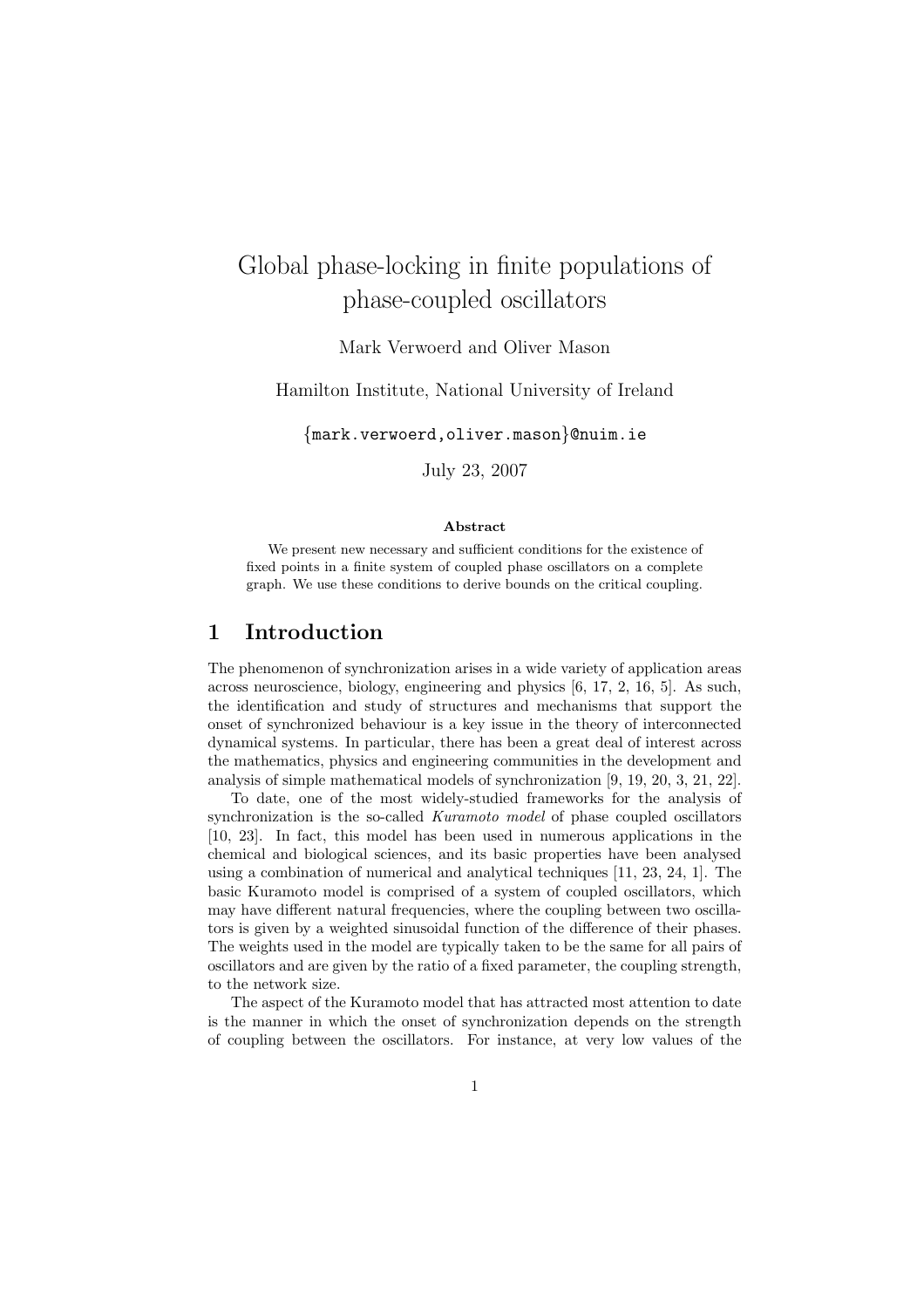coupling strength, little or no synchronization is observed. As the coupling strength is increased, some partial synchronization appears in the network up to a threshold value of the coupling strength, referred to here as the critical coupling, at which fully synchronized behaviour emerges [9, 3]. The mechanism of (de)synchronization in finite populations of oscillators has been described in considerable detail [13, 12]. In particular, when the coupling strength drops below its critical value and as it continues to decrease, the system undergoes a series of so called frequency-splitting bifurcations. At each such bifurcation, the ensemble of oscillators subdivides into smaller and smaller groups of oscillators with identical average frequency, until eventually all oscillators oscillate at their own intrinsic frequency. A detailed analysis of this behaviour for a system with three oscillators was given in [13]. While the aforementioned contributions focus on the behaviour of the system in the subcritical coupling regime, the present paper studies globally phase-locked solutions, which by definition only exist in the supercritical coupling regime.

Another aspect of the Kuramoto model to have attracted attention recently is the emergence of phase chaos [14, 18] in systems of dimension four and higher. A generic feature of coupled oscillator systems, phase chaos in the Kuramoto model is most prominent in systems with relatively low dimension (comprising between ten and fifteen oscillators) [14]. Again this phenomenon can only exist in the subcritical coupling regime, and we shall not further consider it here.

In the original Kuramoto model, it is assumed that all pairs of oscillators in the network are connected with the same coupling strength [10]. This type of coupling is referred to as 'all-to-all' coupling and corresponds to a network in which the underlying graph is complete [4]. Extensions of the Kuramoto model to lattices [8] and rings [20] have also been considered, and more recently the dynamics of coupled oscillators on networks with small-world [27, 7] and scale-free [15] topologies have started to attract a lot of interest. More generally, there are many fundamental questions relating to the interplay between a network's topology and dynamical processes taking place on it which are still unanswered. The work described in [6], which proposes an extension of group-based symmetry, using the so-called groupoid formalism, as a means of classifying possible behaviours for networked dynamical systems, is particularly noteworthy in this context.

Many of the recent results concerned with the dynamics and synchronization of coupled oscillators have either been based on numerical simulations or else have been derived for the limiting case of networks of infinite size. In contrast, relatively few rigorous results are available for finite-size networks [23, 9]. In this paper, we shall be concerned with synchronization in finite systems of coupled oscillators. Specifically: we shall establish (new) necessary and sufficient conditions for the existence of fixed points in a finite system of coupled oscillators (see also [25, 26]); compute bounds on the critical coupling strength for such systems; and provide insights into the number of fixed points possible under strong coupling. Our analysis is in the spirit of the work presented in [9, 3], and places particular emphasis on the existence of fixed points. Of course, the stability of such fixed points is also a topic of great interest, and has been con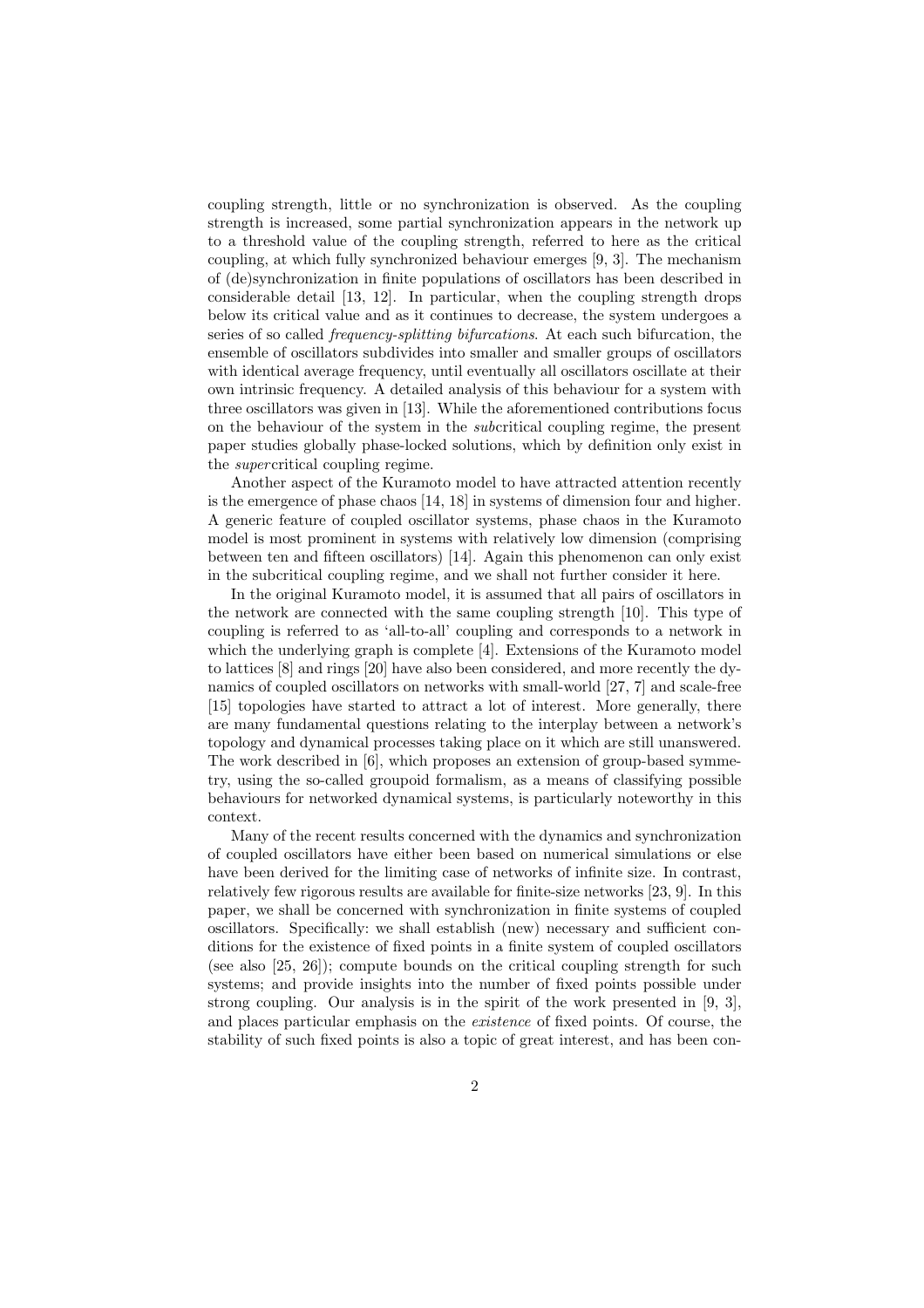sidered in [9, 19, 20, 3]. However, we shall not explicitly address the question of stability in the current paper.

The outline of the paper is as follows. In Section 2, we introduce the Kuramoto model, and review some of its basic properties. Here, we also give a formal definition of the critical coupling, which is essentially the lowest value of the coupling strength for which fixed points exist. In Section 3, we show that fixed points will always exist for sufficiently strong coupling (essentially proving that the critical coupling is a finite number), and then, in Section 4 provide lower bounds on the critical coupling. Section 5 contains necessary and sufficient conditions for the existence of fixed points, which are then used in Section 6 to describe an algorithm for computing the critical coupling. Section 7 contains a numerical example to illustrate the results of the paper and finally, in Section 8 we present our concluding remarks.

# 2 Mathematical Preliminaries and The Kuramoto model

### 2.1 Basic Notation

Throughout the paper,  $\mathbb{R}$  (C) denotes the field of real (complex) numbers,  $\mathbb{R}^N$  $(\mathbb{C}^N)$  denotes the vector space of all N-tuples of real (complex) numbers, and  $\mathbb{R}^{N \times N}$  (C<sup>N×N</sup>) denotes the space of  $N \times N$  matrices with entries in  $\mathbb{R}$  (C). *i* is used to denote the complex number satisfying  $i^2 = -1$ . For a vector  $x \in \mathbb{R}^N$ ,  $x_i$  denotes the i<sup>th</sup> entry of x. Also,  $\mathbf{1}_N$  denotes the vector in  $\mathbb{R}^N$ , all of whose entries are equal to one.

We shall use V to denote the projection matrix in  $\mathbb{R}^{N \times N}$  given by

$$
[V_{ij}] \ := \ \begin{cases} \frac{N-1}{N} & j = i \\ -\frac{1}{N} & j \neq i \end{cases}, \qquad i, j = 1, \dots, N,\tag{1}
$$

and  $V \mathbb{R}^N$  shall denote the image of  $\mathbb{R}^N$  under V. Formally,

$$
V\mathbb{R}^N := \{x \in \mathbb{R}^N : \sum_{j=1}^N x_j = 0\}.
$$

### 2.2 The Basic Kuramoto Model

The basic Kuramoto model of phase-coupled oscillators under the assumption of all-to-all coupling is given by

$$
\dot{\theta}_i = \omega_i + \frac{k}{N} \sum_{j=1}^N \sin(\theta_j - \theta_i), \quad i = 1, ..., N. \tag{2}
$$

Here,  $\theta_i(\cdot) \in \mathbb{R}$  (S<sup>1</sup>) and  $\omega_i \in \mathbb{R}$  respectively denote the phase and intrinsic (or natural) frequency of oscillator i, and the constant  $k \in \mathbb{R}_+$  is a global coupling coefficient.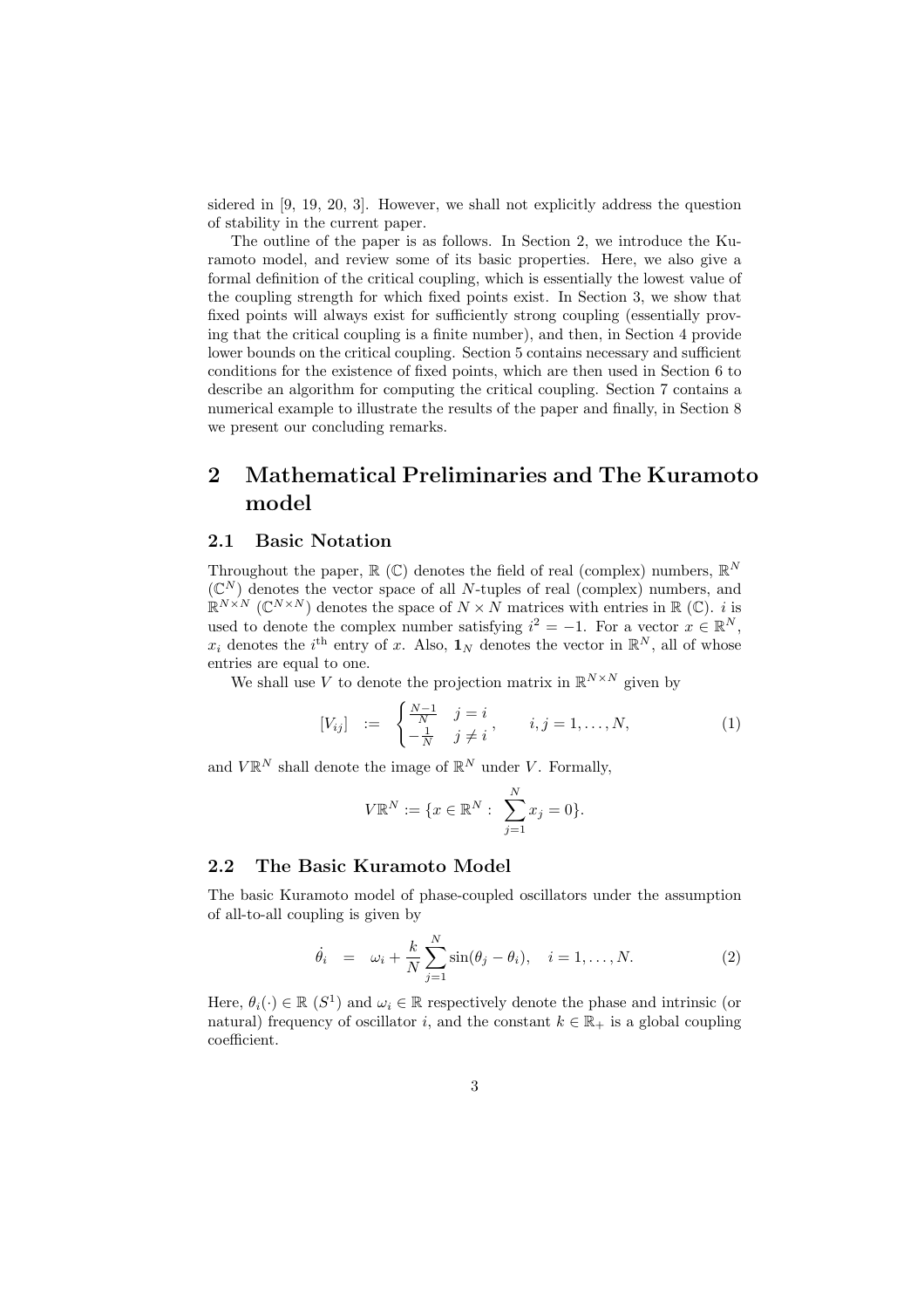This model can be described more compactly in vector notation as

$$
\dot{\theta} = \omega + kf(\theta) \tag{3}
$$

where  $\theta(t) := (\theta_1(t), \dots, \theta_N(t)), \omega := (\omega_1, \dots, \omega_N)$ , and the mapping  $f : \mathbb{R}^N \mapsto$  $\mathbb{R}^N$  is given by

$$
f(\xi) = (f_1(\xi), ..., f_N(\xi)),
$$
  
\n
$$
f_i(\xi) := \frac{1}{N} \sum_{j=1}^N \sin(\xi_j - \xi_i) \quad 1 \le i \le N.
$$
 (4)

The assumption of all-to-all coupling is naturally very restrictive, and ought to be relaxed in order for this work to be more directly applicable to the modelling of biological systems, or most engineering systems for that matter. Work towards this end is underway and we hope to be able to present some results in the near future. Meanwhile, in this paper, we shall focus exclusively on configurations with all-to-all coupling. First of all, we recall some fundamental notions in the theory of synchronized oscillators.

#### 2.3 The order parameter

Let  $\mathbb D$  denote the complex unit disc  $\{z \in \mathbb C : |z| \leq 1\}$ . Then define  $r : \mathbb R^N \mapsto \mathbb D$ , by:

$$
r(\xi) := \frac{1}{N} \sum_{j=1}^{N} e^{i\xi_j}.
$$
 (5)

Let  $r^{-1}(z) := \{ \xi \in \mathbb{R}^N : r(\xi) = z \}$  denote the preimage of r, and note that the preimage is nonempty for all  $z \in \mathbb{D}$  provided  $N \geq 2$ . We introduce the notation  $\mathcal{R}_0 := r^{-1}(0)$ . Then, for  $\xi \in \mathbb{R}^N$ , we may express  $r(\xi)$  in polar coordinates:

$$
r(\xi) = \begin{cases} R(\xi)e^{i\psi(\xi)} & \xi \in \mathbb{R}^N \setminus \mathcal{R}_0 \\ 0 & \xi \in \mathcal{R}_0 \end{cases} . \tag{6}
$$

Here,  $R : \mathbb{R}^N \mapsto [0, 1]$  and  $\psi : \mathbb{R}^N \backslash \mathcal{R}_0 \mapsto [0, 2\pi)$  are respectively defined as

$$
R(\xi) := \sqrt{\left(\frac{1}{N} \sum_{j=1}^{N} \sin(\xi_j)\right)^2 + \left(\frac{1}{N} \sum_{j=1}^{N} \cos(\xi_j)\right)^2},
$$
 (7)

and

$$
\psi(\xi) := \arctan\left(\frac{\frac{1}{N}\sum_{j=1}^{N}\sin(\xi_j)}{\frac{1}{N}\sum_{j=1}^{N}\cos(\xi_j)}\right). \tag{8}
$$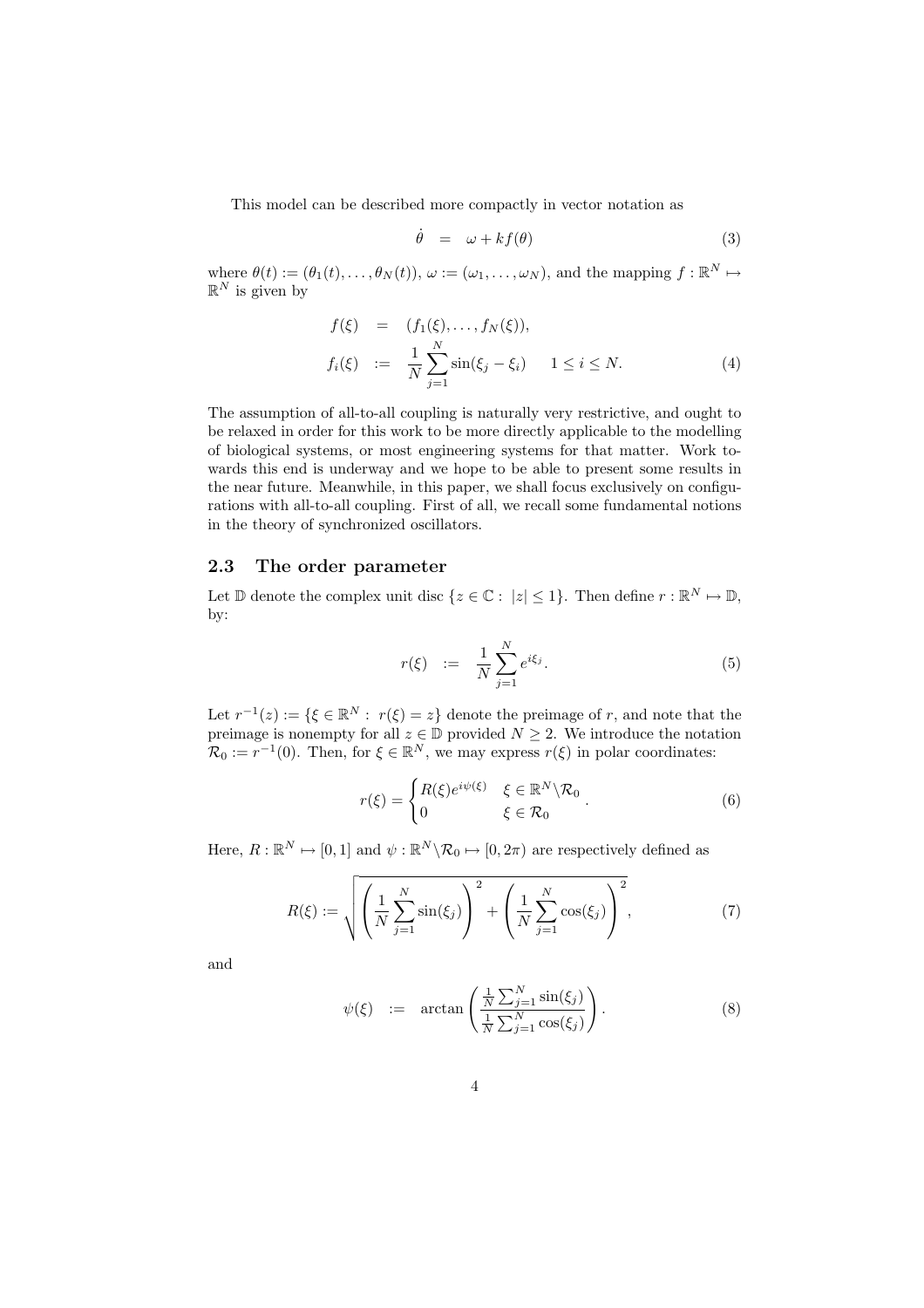

Figure 1: The order parameter  $r(\theta) := R(\theta)e^{i\psi(\theta)}$  is defined as the centroid (closed circle) of the set of unit vectors (open circles) associated with the phases of the oscillators.

The following properties of the maps  $R(\cdot)$  and  $\psi(\cdot)$  follow immediately from Eqn. (5):

$$
R(\xi + c\mathbf{1}_N) := \left| \frac{1}{N} \sum_{j=1}^N e^{i(\xi_j + c)} \right| = |e^{ic}| R(\xi) = R(\xi) \quad \forall \xi \in \mathbb{R}^N; \tag{9}
$$

$$
\psi(\xi + c\mathbf{1}_N) = \psi(\xi) + c \mod 2\pi \ \forall \xi \in \mathbb{R}^N \backslash \mathcal{R}_0. \tag{10}
$$

In the physics literature,  $r(\cdot)$  is known as the *order parameter*, and is used to characterize the amount of order or synchronization in the system (2). The idea is to think of the phase  $\theta_j$  of oscillator j as a unit vector  $e^{i\theta_j}$  in  $\mathbb{C}$ ; the order parameter then corresponds to the geometric centroid of the set of vectors  ${e^{i\theta_j} : j = 1, \ldots, N},$  as illustrated in Figure 1. The magnitude of the order parameter, given by  $R(\theta)$ , serves as a measure of the order in the system, in the sense that the closer the vectors are to being perfectly aligned, the closer  $R(\theta)$ is to its maximal value 1, while vectors that are far from alignment will give rise to values of  $R(\theta)$  significantly smaller than 1.

It follows from (6) that for  $\xi \in \mathbb{R}^N \backslash \mathcal{R}_0$ ,

$$
R(\xi) = e^{-i\psi(\xi)}r(\xi) \tag{11}
$$

$$
= \frac{1}{N} \sum_{j=1}^{N} e^{i(\xi_j - \psi(\xi))}.
$$
 (12)

Equating real and imaginary parts in (11), we immediately see that for  $\xi \in$  $\mathbb{R}^N\backslash\mathcal{R}_0$ :

$$
R(\xi) = \frac{1}{N} \sum_{j=1}^{N} \cos(\psi(\xi) - \xi_j);
$$
\n(13)

$$
\sum_{j=1}^{N} \sin(\psi(\xi) - \xi_j) = 0.
$$
 (14)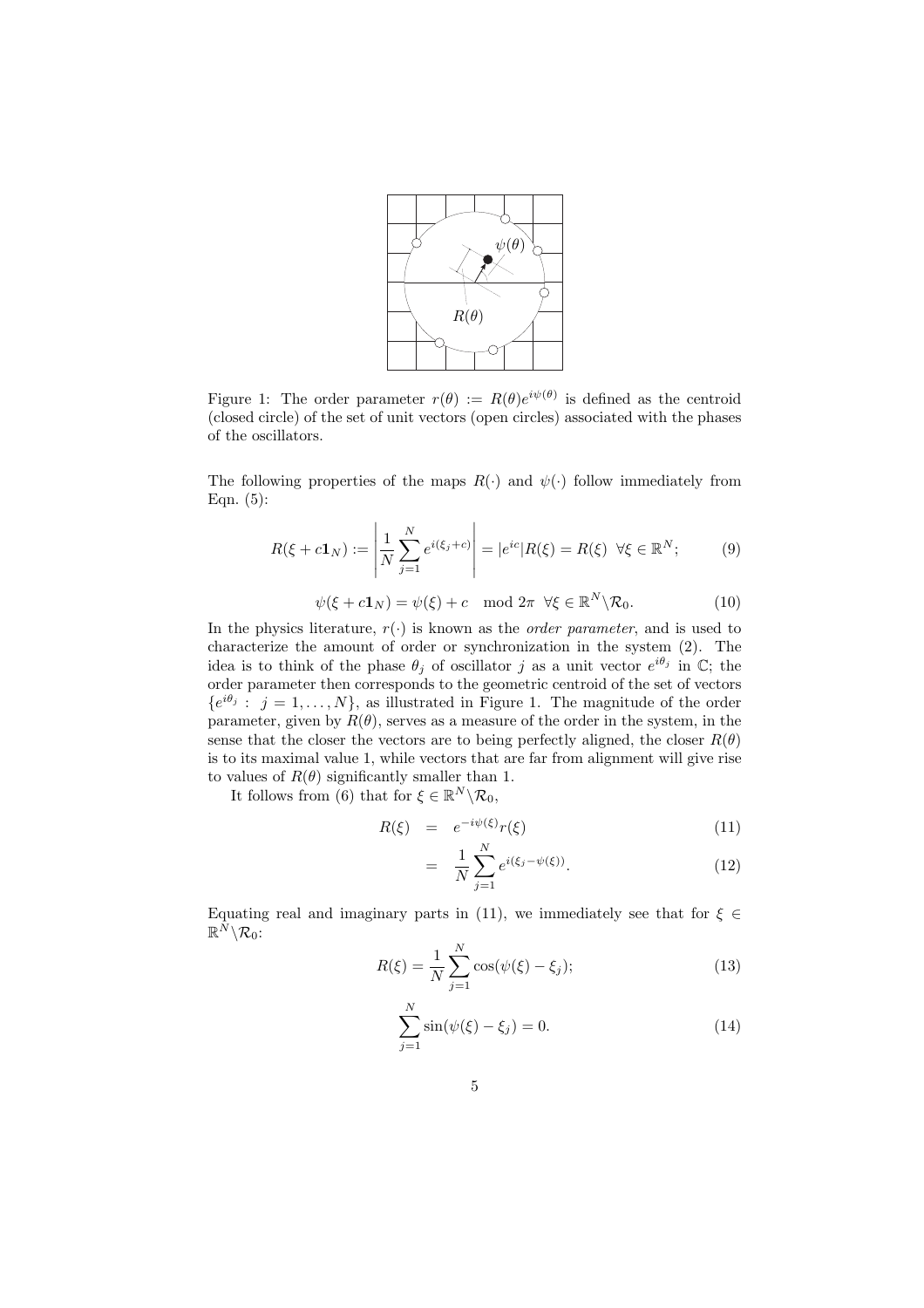Both of these identities shall prove useful throughout the paper.

Before proceeding, note that the function  $f : \mathbb{R}^N \to \mathbb{R}^N$  given by (4) can be written in terms of the functions  $R(\cdot)$  and  $\psi(\cdot)$  as

$$
f_i(\xi) := \begin{cases} R(\xi) \sin(\psi(\xi) - \xi_i) & \xi \in \mathbb{R}^N \setminus \mathcal{R}_0 \\ 0 & \xi \in \mathcal{R}_0 \end{cases},
$$
(15)

for  $1 \leq i \leq N$ .

### 2.4 Fixed points and global phase-locking

Let  $\langle \omega \rangle$  denote the sample mean of the natural frequencies,  $\langle \omega \rangle := \frac{1}{N} \sum_{j=1}^{N} \omega_j$ . Similarly, let  $\langle \theta(t) \rangle$  denote the mean phase of a solution of (2) at time t. In general,  $\langle \omega \rangle$  and  $\langle \theta(t) \rangle$  will be non-zero. However, we shall now show that for the study of phase-locked solutions of (2), we may assume without loss of generality that  $\langle \omega \rangle = 0$ ,  $\langle \theta(t) \rangle = 0$  for  $t \ge t_0$ . This helps to simplify the analysis of phase-locked solutions of (2), as it allows us to transform the problem into a question of fixed point existence for a lower-dimensional system.

Consider the new coordinates

$$
x_i(t) := \theta_i(t) - \langle \theta(t) \rangle, \quad i = 1, \dots, N. \tag{16}
$$

Then  $x(t) := V\theta(t)$ . Similarly, define  $\Omega := V\omega$ . In the new coordinates, the system dynamics are given by:

$$
\dot{x} = \Omega + kf(x), \quad x(t) \in V\mathbb{R}^N, \tag{17}
$$

where  $f(\cdot)$  is defined in (4).

The key point here is that as  $\langle \Omega \rangle = 0$ ,  $V \mathbb{R}^N$  is invariant under (17). To avoid confusion, we shall use  $x(t)$  to denote solutions to the system (17) on  $V\mathbb{R}^N$ , while  $\theta(t)$  shall be used to denote solutions to the original Kuramoto system (2) on  $\mathbb{R}^N$ . Our main concern for the remainder of the paper is to find conditions on k and  $\Omega$  under which the system (17) has one or more fixed points in the sense of the following definition.

**Definition 1 (fixed point)** Given  $\omega \in \mathbb{R}^N$ , let  $\Omega := V\omega$ . We say that  $x \in \mathbb{R}^N$  $V \mathbb{R}^N$  is a fixed point (of the system (17)) if

$$
kf(x) = -\Omega. \tag{18}
$$

There is a natural correspondence between fixed points of (17) and phaselocked solutions of (2). In fact, for every fixed point  $x^* \in V \mathbb{R}^N$  there is a 1-dimensional manifold  $\mathcal{M} := \{ \theta \in \mathbb{R}^N : \theta = x^* + \langle \omega \rangle t, t \in \mathbb{R} \}$  that is invariant under the original system dynamics  $(2)$ . More precisely, let  $x^*$  be a fixed point and let  $\theta^0 \in \mathbb{R}^N$  be such that  $V\theta^0 = x^*$ . Then the solution  $\theta(t)$  of the system (2) with initial condition  $\theta(t_0) = \theta^0$  satisfies

$$
\theta_i(t) - \theta_j(t) = \theta_i^0 - \theta_j^0 \tag{19}
$$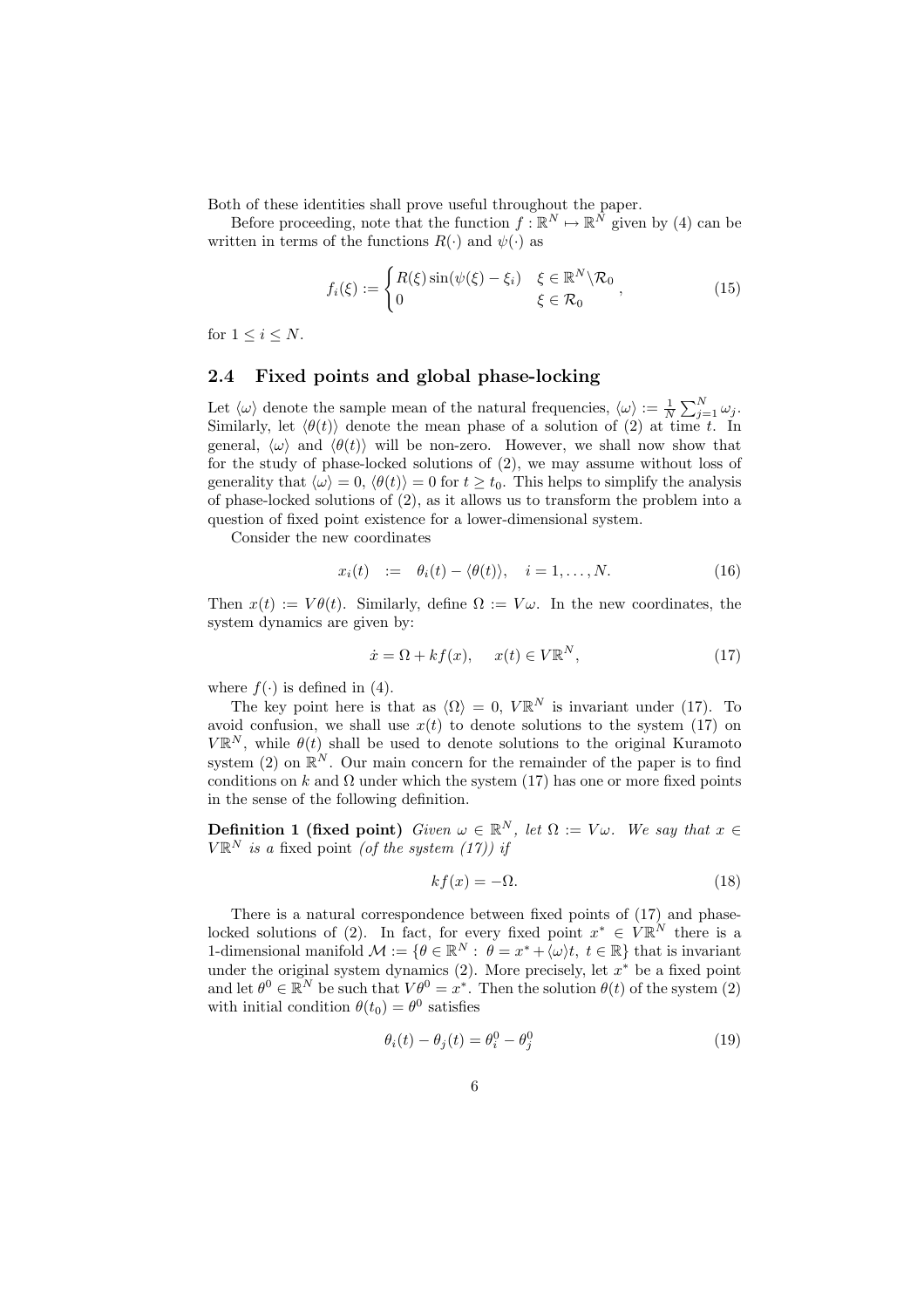for all  $t \geq t_0$  and all  $(i, j)$ . In other words, a fixed point in the sense of Definition 1 corresponds to a situation in which each oscillator is phase-locked to every other and moves at constant speed  $\theta_i = \langle \omega \rangle$ . We shall refer to this phenomenon as global phase-locking. In the literature, it is also known as full (or complete) synchronization. See also [9].

### 2.5 Critical coupling

We next define the notion of *critical coupling*, which is central to the work of the rest of the paper. Essentially, the critical coupling is the smallest  $k$  for which the system (17) has at least one fixed point. Formally, we have the following definition.

**Definition 2** Given  $\omega \in \mathbb{R}^N$ , let  $\Omega := V\omega$ . We define the critical coupling,  $k_c$ , as follows:

$$
k_c := \inf_{k} \{ k \in \mathbb{R}_+ : \exists x \in V \mathbb{R}^N s.t. \ k f(x) = -\Omega \}.
$$
 (20)

Note that this definition of the critical coupling, which is equivalent to that of  $K<sub>L</sub>$  in [9], does not coincide with the traditional notion used in the physics literature. Indeed, the traditional notion of critical coupling is defined in terms of the lowest value of k for which there exists at least one solution  $x(t)$ ,  $t >$  $t_0$ , and a constant  $c \in (0,1]$  such that  $R(x(t)) = c$  for all  $t \geq t_0$  (so called stationary or steady solutions [23]). Note that these solutions are not necessarily fixed points, although, in finite dimensions, the probability of finding stationary solutions that are not fixed points is vanishingly small. In his original analysis, Kuramoto showed that in the limiting case when  $N$  tends to infinity, stationary solutions always exist for large enough  $k$ , provided the distribution of natural frequencies is symmetric. Our definition, although more restrictive in a sense, does not impose any restriction on the shape of the distribution of natural frequencies other than that it should have compact support. In fact, it follows from the result of Lemma 4 below that, if the distribution of natural frequencies does not have compact support, then the critical coupling will exceed any finite number with probability tending to 1 as  $N$  tends to infinity. In this paper we shall therefore focus on distributions with compact support.

# 3 Existence of fixed points under strong coupling

In this section we shall show that, provided the distribution of intrinsic frequencies has compact support, the critical coupling given in Definition 2 is always finite. Following on from this, in the next section, we shall derive a number of lower bounds for the value of the critical coupling. There are two steps in the derivation given here: first, we characterize the fixed points of the homogeneous system

$$
\dot{x} = kf(x). \tag{21}
$$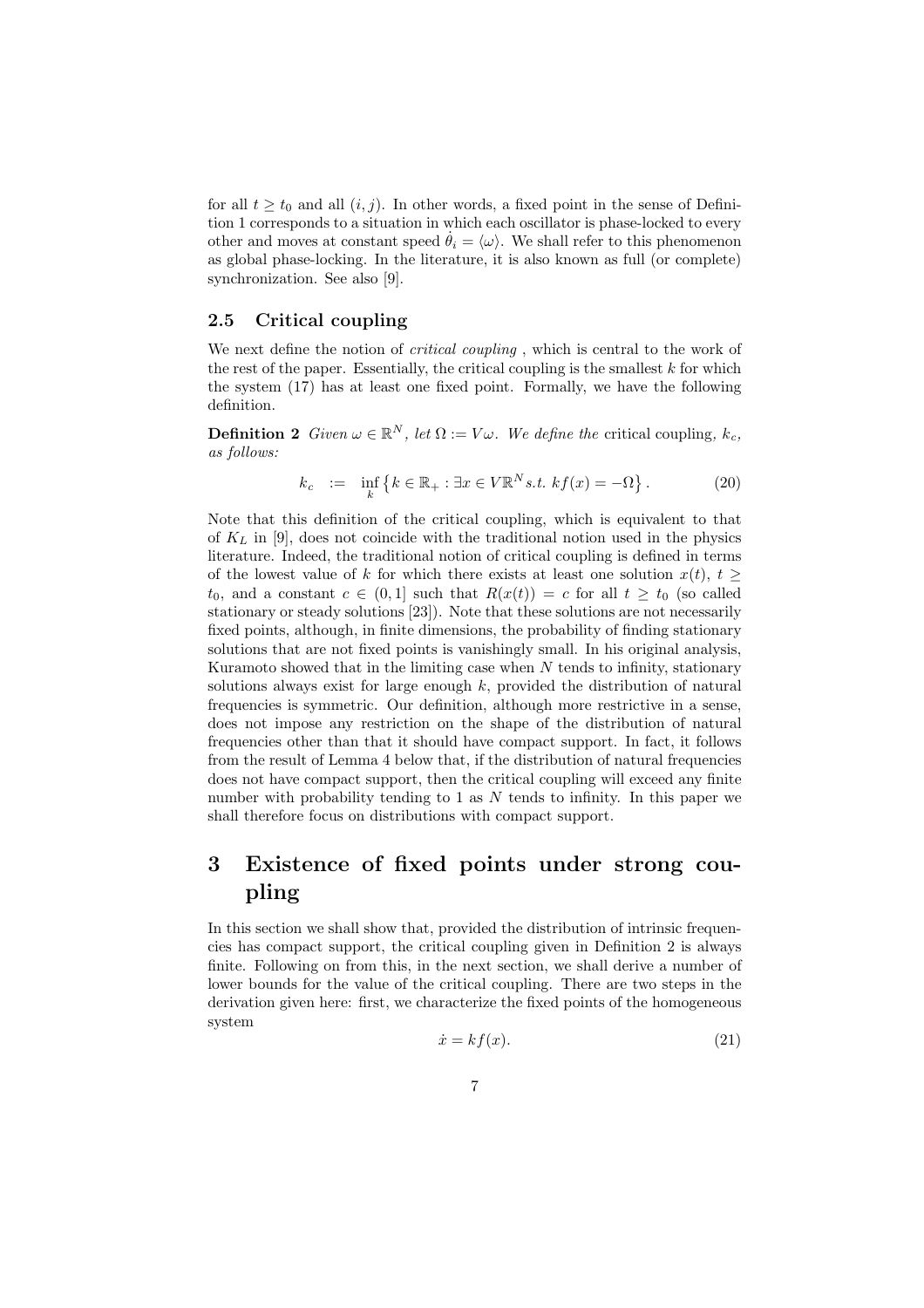Then, in the second step, we use a perturbation argument to show that for every fixed point of the homogeneous system, we can find an open set containing it, such that, under strong enough coupling, the original system (17) has a unique fixed point on this set. As a first step, the following lemma characterises the fixed points of the homogeneous system.

**Lemma 1** Let  $f(\cdot)$  be given by (4) and  $\xi \in \mathbb{R}^N$ . We have that  $f(\xi) = 0$  if and only if one or both of the following conditions are satisfied

(a)  $R(\xi) = 0$ ;

(b)  $\sin(\xi_i - \xi_j) = 0$  for all  $(i, j)$ .

*Proof:* Sufficiency of conditions  $(a)$  and  $(b)$  follows from  $(15)$  and  $(4)$  respectively. To prove necessity, suppose  $f(\xi) = 0$  and  $R(\xi) \neq 0$  (if  $R(\xi) = 0$  we are done). It follows that  $sin(\psi(\xi) - \xi_i) = 0$  for all i. This implies that there exist integers  $k_i \in \mathbb{Z}$ ,  $i = 1, 2, \ldots N$  such that  $\psi(\xi) - \xi_i = k_i \pi$  for all i, and we have that  $\xi_i - \xi_j = (k_j - k_i)\pi$ . We conclude that  $\sin(\xi_i - \xi_j) = 0$  for all  $(i, j)$ .

**Remark 1** It is not hard to see that conditions (a) and (b) in Lemma 1 are mutually exclusive if and only if the dimension  $N$  is odd. We shall prove necessity. Suppose conditions  $(a)$  and  $(b)$  both hold and suppose furthermore that N is odd. Then for all  $(i, j)$  we have that either  $\cos(\xi_i - \xi_j) = 1$  or  $\cos(\xi_i - \xi_j) = -1$ . We write  $R^2(\xi) = \frac{1}{N^2} \sum_{i,j} \cos(\xi_i - \xi_j) = \frac{1}{N^2} \left( N + 2 \sum_{i,j>i} \cos(\xi_i - \xi_j) \right)$ . Since  $R(\xi) = 0$  by assumption, it follows that  $2\sum_{i,j>i} \cos(\xi_i - \xi_j) = -N$ . The left hand side evaluates to an even integer. By assumption, the number on the right hand side is odd. We arrive at a contradiction and conclude that if  $N$  is odd, conditions (a) and (b) cannot both hold.

Next we shall prove that the fixed points of our N-dimensional system (17) can be found by solving a system of  $N-1$  equations in as many variables. We have the following result:

**Lemma 2** Let  $p \in \{1, ..., N\}$  and let  $x^* \in V\mathbb{R}^N$ . Then  $x^*$  is a fixed point of (17) if and only if  $kf_i(x^*) = -\Omega_i$  for  $i \neq p$ .

Proof: The proof of necessity is trivial. To prove sufficiency, recall that

$$
\sum_{j=1}^{N} (\Omega_j + k f_j(x)) = 0 \quad \text{for all } x \in \mathbb{R}^N.
$$
 (22)

Now suppose  $kf_i(x) = -\Omega_i$  for all  $i \neq p$ . Then it follows from (22) that  $\Omega_p + kf_p(x) = 0$ . In other words, it follows that  $kf_i(x) = -\Omega_i$  for all i. We conclude that  $x$  is a fixed point.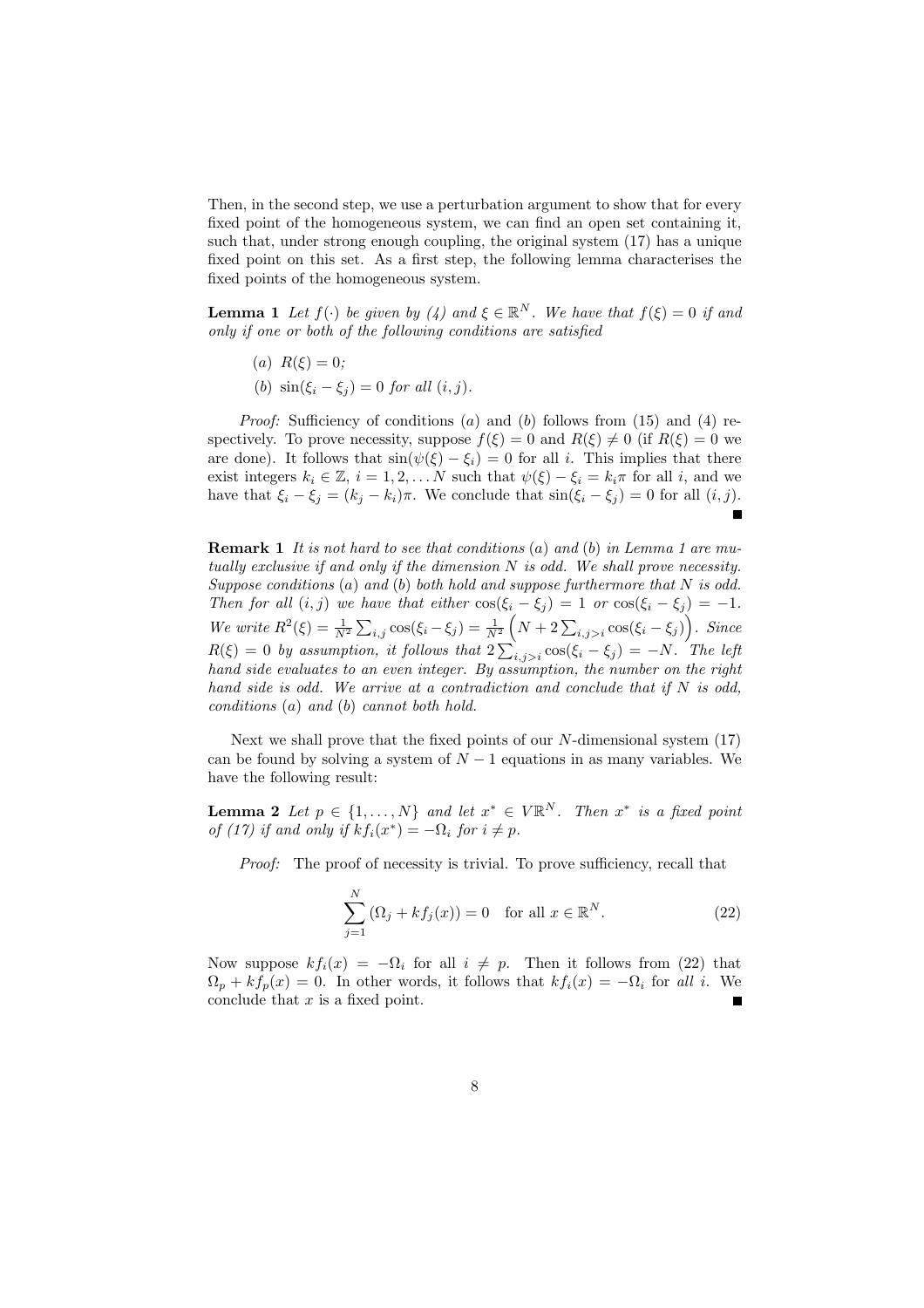Let  $x^* \in V\mathbb{R}^N$  be a fixed point of the homogeneous system (21) such that  $R(x^*) \neq 0$ . We shall now show that *locally*, in a neighborhood of  $x^*$ , the system of equations

$$
\begin{cases}\n-\Omega_1 = k f_1(x_1, \dots, x_{N-1}, -\sum_{j=1}^{N-1} x_j) \\
\vdots \\
-\Omega_{N-1} = k f_{N-1}(x_1, \dots, x_{N-1}, -\sum_{j=1}^{N-1} x_j)\n\end{cases}
$$
\n(23)

has a unique solution, provided  $k$  is large enough. It follows directly from Lemma 2 that every solution of (23) defines a fixed point and, conversely, that every fixed point satisfies (23). We proceed as follows. Let  $x^* \in V \mathbb{R}^N$ . We define the Jacobian  $J(x^*)$ , as follows:

$$
[J_{ij}(x^*)] := \frac{\partial f_i(x_1, \dots, -\sum_{j=1}^{N-1} x_j)}{\partial x_j} \Big|_{x=x^*}, \tag{24}
$$

where  $i, j = 1, \ldots, N - 1$ . We have the following result:

**Lemma 3** Let  $f(\cdot)$  be given by (4) and suppose that  $x^* \in V \mathbb{R}^N$  satisfies  $f(x) =$ 0 and  $R(x) \neq 0$ . Then  $\det(J(x^*)) \neq 0$ .

*Proof:* Let  $x^*$  be a fixed point of the homogeneous system and suppose  $R(x^*) \neq 0$ . Then by Lemma 1, we have that  $\sin(x_j^* - x_i^*) = 0$  for all  $(i, j)$ , and it follows that

$$
\cos(x_j^* - x_i^*) = \cos((x_j^* - x_s^*) - (x_i^* - x_s^*))
$$
  
= 
$$
\cos(x_j^* - x_s^*)\cos(x_i^* - x_s^*)
$$
 (25)

for all s and all  $(i, j)$ . The claim is that  $J(x^*)$  is nonsingular. To prove this, we proceed as follows. From the definition, we have that

$$
J_{ij}(x^*) = \begin{cases} -\sum_{m=1,m\neq i}^{N-1} \cos(x_m^* - x_i^*) - 2\cos(x_N^* - x_i^*) & i = j\\ \cos(x_j^* - x_i^*) - \cos(x_N^* - x_i^*) & i \neq j \end{cases} \tag{26}
$$

Using the aforementioned identity, setting  $s = N$ , we rewrite (26), as follows,

$$
J_{ij}(x^*) = \begin{cases} -\left(\sum_{m=1,m\neq i}^{N-1} \cos(x_m^* - x_N^*) + 2\right) \cos(x_i^* - x_N^*) & i = j\\ \left(\cos(x_j^* - x_N^*) - 1\right) \cos(x_i^* - x_N^*) & i \neq j \end{cases} . (27)
$$

Inspection shows that the rank of  $J(x^*)$  is invariant under permutations of the components of x ∗ . Hence we can assume, without loss of generality, that there exists  $\rho \in \{0, \ldots, N-1\}$ , such that

$$
\cos(x_j^* - x_N^*) = \begin{cases} -1, & 1 \le i \le \rho \\ +1, & \rho + 1 \le i \le N \end{cases}
$$
 (28)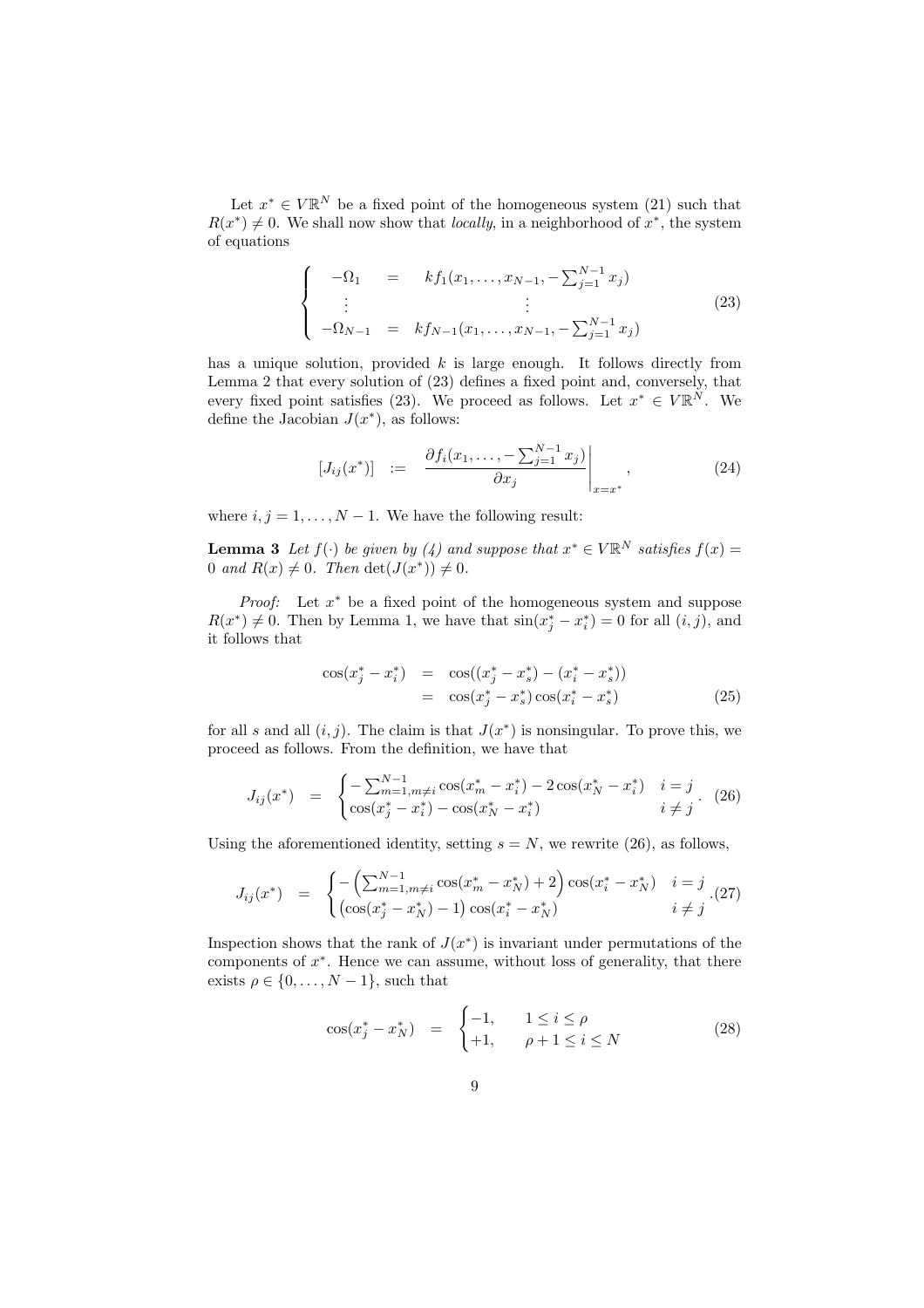Under this assumption  $J(x^*)$  takes the form

$$
J(x^*) = \begin{pmatrix} A & 0 \\ C & B \end{pmatrix} \tag{29}
$$

where A and B are square matrices of dimension  $\rho \times \rho$  and  $(N-1-\rho) \times (N-1-\rho)$ respectively. It follows that  $J(x^*)$  is nonsingular if and only if A and B are nonsingular. Inspection shows that  $A = (N - 2\rho)I + 2\mathbf{1}\mathbf{1}^T$  and  $B = (2\rho - N)I$ . It follows that A or B is singular if and only if  $N = 2\rho$ . In case N is odd, this condition is never satisfied. In case  $N$  is even this condition, combined with  $(25)$ and the fact that  $R^2(x) = \frac{1}{N^2} \sum_{i,j} \cos(x_i - x_j)$ , implies that  $R(x^*) = 0$ , which contradicts our starting assumption. We conclude that, under the hypotheses of the lemma, J is nonsingular. This concludes the proof.

Let  $\Pi : \mathbb{R}^{N-1} \mapsto V\mathbb{R}^N$ , be given as

$$
(\Pi(y))_i := \begin{cases} y_i & \text{for } i = 1, 2, \dots N - 1; \\ -\sum_{j=1}^{N-1} y_j & \text{for } i = N. \end{cases}
$$
(30)

and note that  $\Pi$  has an inverse  $\Pi^{-1}$  that is defined everywhere in  $V \mathbb{R}^N$ . We are now ready to state the main result:

**Theorem 1** Let  $f(\cdot)$  be given by  $\begin{pmatrix} 4 \end{pmatrix}$  and  $x^* \in V \mathbb{R}^N$  be such that  $f(x^*) = 0$ and  $R(x^*)\neq 0$ . Also, let  $\Omega \in V\mathbb{R}^N$ . Then there exists  $K \in \mathbb{R}$ , and an open set  $U \in \mathbb{R}^{N-1}$  such that  $(a) \Pi^{-1}(x^*)$  is an interior point of U; and  $(b)$  for all  $k > K$ , the system of equations (23) has a unique solution on U.

*Proof:* Define  $y^* := \Pi^{-1}(x^*)$ , and let  $g : \mathbb{R}^{N-1} \mapsto \mathbb{R}^{N-1}$  be given as  $g_i(y) := f_i(y_1, \ldots, y_{N-1}, -\sum_{j=1}^{N-1} y_j), i = 1, \ldots, N-1.$  Note that  $g(y^*) = 0$ . Also, by Lemma 3, we have that  $\det(\frac{\partial g}{\partial y}(y^*))| \neq 0$ . Under these conditions, the Inverse Function Theorem says that there exists an open set  $U \subset \mathbb{R}^{N-1}$ containing y<sup>\*</sup> such that  $g|_U: U \mapsto g(U)$  is a diffeomorphism. By continuity (and bijectivity) of  $g^{-1}$  there exists  $\delta > 0$  such that for all  $z \in \mathbb{R}^{N-1}$  satisfying  $||z|| < \delta$ , the equation  $g(y) = z$  has a unique solution on U. Now let z be given as  $z_i := -\Omega_i/k$ . Since, by assumption,  $\max_i |\Omega_i| < \infty$ , it follows that, provided k is large enough, the system of equations  ${kq_i(y) = -\Omega : i = 1, \ldots, N-1}$  has a unique solution on U. This concludes the proof.

As alluded to earlier, there is a unique correspondence between solutions of (23) and the fixed points of the system (17). Indeed, by Lemma 2 we have that if y is a solution of (23), then  $\Pi^{-1}(y)$  is a fixed point, and conversely, if y is a fixed point, then  $\Pi(y)$  is a solution of (23). Thus, an immediate consequence of Theorem 1 is that for large enough  $k$ , the system  $(23)$  will have at least one fixed point. In other words, Theorem 1 tells us that the critical coupling,  $k_c$ , is always finite.

Note furthermore that the proof of Theorem 1 does not require detailed knowledge of the coupling function  $q$  and that, as such, its applicability is not restricted to networks with all-to-all coupling. To illustrate this, consider the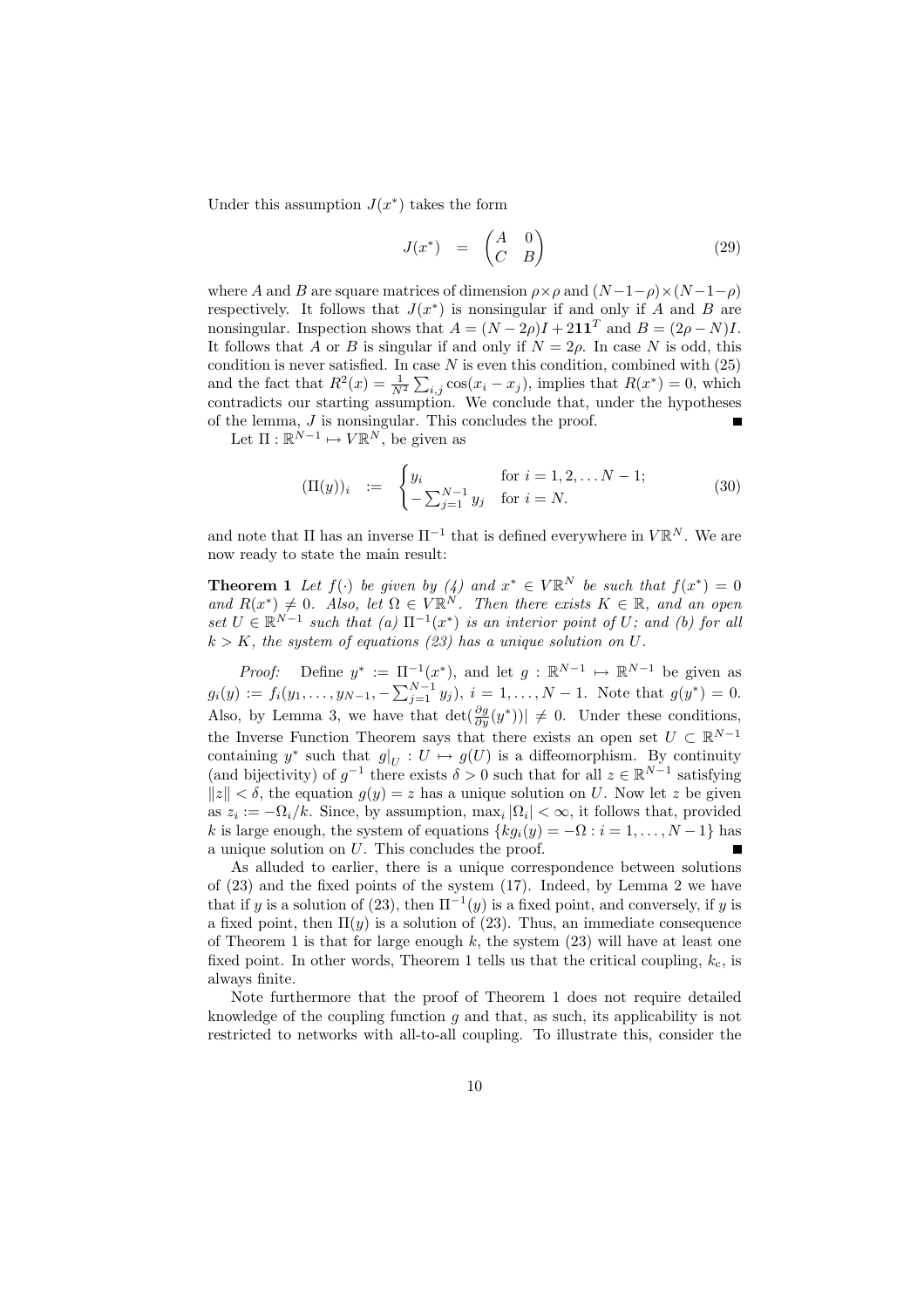case of a 4-cycle, where  $g$  is given as

$$
g_1(y) = \frac{1}{4}\sin(y_2 - y_1) + \frac{1}{4}\sin(-2y_1 - y_2 - y_3)
$$
  
\n
$$
g_2(y) = \frac{1}{4}\sin(y_3 - y_2) + \frac{1}{4}\sin(y_1 - y_2)
$$
  
\n
$$
g_3(y) = \frac{1}{4}\sin(-2y_3 - y_1 - y_2) + \frac{1}{4}\sin(y_2 - y_3).
$$
\n(31)

We have that  $g(0) = 0$  and  $\det(\frac{\partial g}{\partial y}(0)) = -\frac{1}{4} \neq 0$ . This implies that for k large enough, the system of equations  $\{kg_i(y) = -\Omega_i : i = 1, 2, 3\}$  has a unique solution on some open set containing the origin.

Lastly, note that continuity of  $g^{-1}$  implies that the fixed points of the original system (17) will converge to the fixed points of the homogeneous system (21) as k tends to infinity.

# 4 Lower bounds on the critical coupling

In the previous section we showed that the critical coupling is finite, provided the oscillator's intrinsic frequencies are finite. In the present section we shall investigate in more detail the relation between the distribution of intrinsic frequencies and the critical coupling. In particular, we shall derive various lower bounds and discuss some of these bound's implications for the system's dynamic behaviour.

First, let us observe that  $k_c$  (Definition 2) is lower bounded by the  $l^{\infty}$  norm of Ω:

$$
k_{\rm c} \geq \|\Omega\|_{\infty} := \max_{i} |\omega_i - \langle \omega \rangle|.
$$
 (32)

This follows trivially from inspection of Eqn. (17). In order to derive another lower bound, we shall need the following result:

**Lemma 4** Let  $f(\cdot)$  be given by (4). Then:

1. For all  $x \in \mathbb{R}^N$ ,

$$
||f(x)||_2 \leq \sqrt{NR^2(x)(1 - R^2(x))}; \tag{33}
$$

- 2. If N is even, then for every  $c \in [0,1]$  there exists  $x \in V\mathbb{R}^N$  such that  $R(x) = c$  and  $|| f(x)||_2 = \sqrt{NR^2(x) (1 - R^2(x))};$
- 3. If N is odd, then inequality (33) is strict for all  $x \in \mathbb{R}^N$  such that  $0 <$  $R(x) < 1$ .

Proof: Part 1. Observe that inequality (33) is trivially satisfied when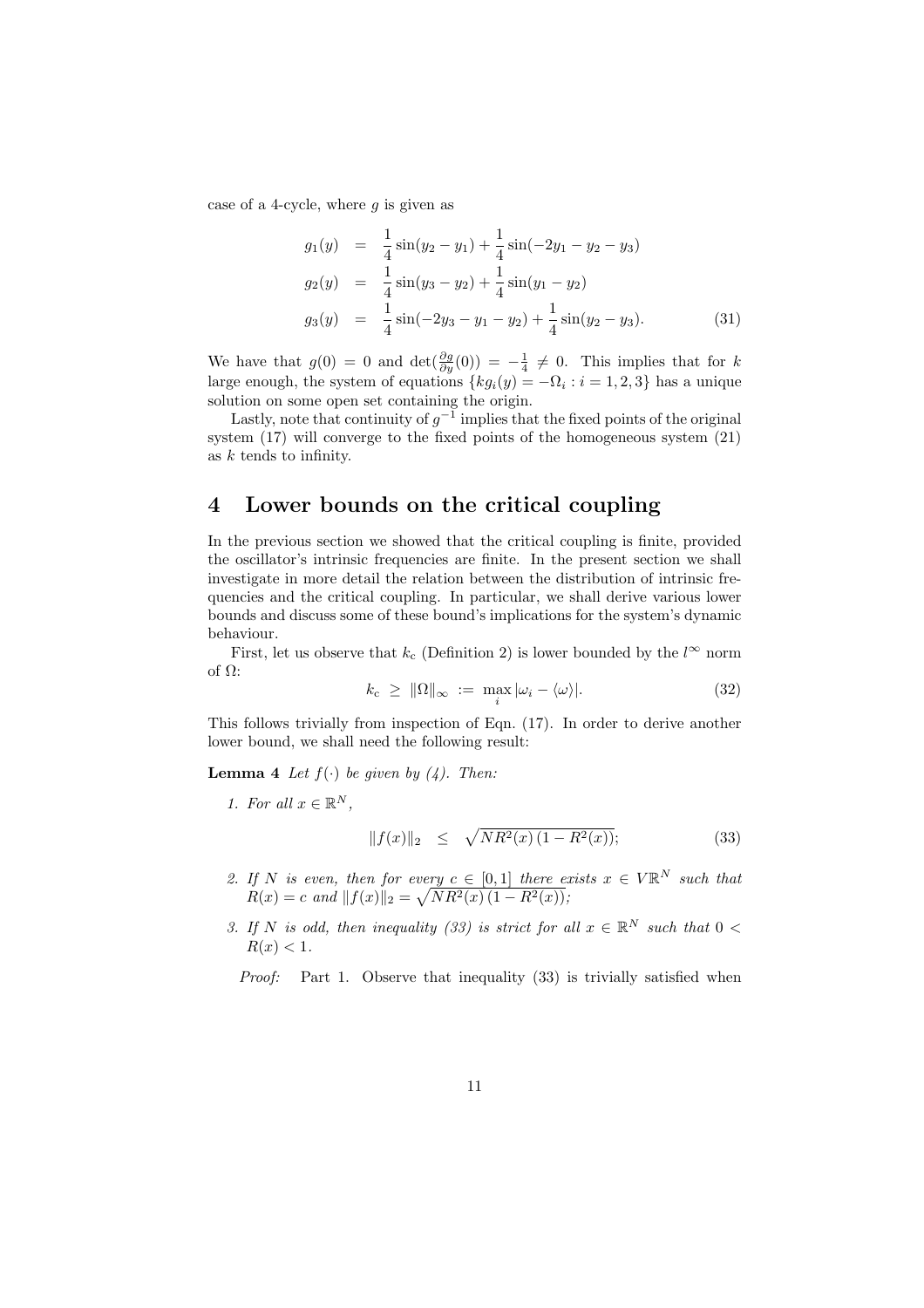$x \in \mathcal{R}_0$ . Suppose therefore that  $x \in \mathbb{R}^N \backslash \mathcal{R}_0$ . Then by definition

$$
||f(x)||_2^2 := \sum_{j=1}^N (f_j(x))^2
$$
  
=  $R^2(x) \sum_{j=1}^N \sin^2(\psi(x) - x_j),$  (34)

where  $\psi(x)$  and  $R(x)$  are the phase and magnitude of the order parameter, previously defined in (8) and (7) respectively. Introducing the shorthand notation  $z_i(x) := \cos(\psi(x) - x_i)$ , and using (13) we now rewrite (34), as follows:

$$
||f(x)||_2^2 = \left(\frac{1}{N}\sum_{j=1}^N z_j(x)\right)^2 \sum_{j=1}^N \left(1 - z_j(x)^2\right). \tag{35}
$$

To derive the desired inequality we pick a  $c \in [0, 1]$  and maximize  $|| f(x)||_2$  over the set  $\{x \in \mathbb{R}^N : R(x) = c\}$ . We shall not solve this optimization problem directly, but take an indirect route by considering another, easier optimization problem, whose solution will then give us an upper bound on the solution to the first problem. Then we shall show that, under certain conditions, the two solutions coincide.

To this end, let  $c \in (0,1]$  and consider the constrained optimization problem

OPT 1: 
$$
\begin{array}{c}\n\text{maximize} & \sum_{j=1}^{N} (1 - z_j(x)^2) \\
\text{subject to} & \frac{1}{N} \sum_{j=1}^{N} z_j(x) = c, \quad x \in \mathbb{R}^N \setminus \mathcal{R}_0\n\end{array}
$$

Note that the constraint is feasible for all values of  $c$  in the specified interval. We shall denote the solution to OPT 1 as  $s_1(c)$ . Next consider a second optimization problem,

OPT 2:

\n
$$
\begin{array}{c}\n\text{maximize} & \sum_{j=1}^{N} \left(1 - y_j^2\right) \\
\text{subject to} & \frac{1}{N} \sum_{j=1}^{N} y_j = c, \quad y \in \mathbb{R}^N.\n\end{array}
$$

and let the solution to this problem be denoted as  $s_2(c)$ . We then have that  $s_2(c) \geq s_1(c)$  for all  $c \in (0,1]$ . In other words, the solution to OPT 1 is upper bounded by the solution to OPT 2. The solution to OPT 2 can be found by means of standard Lagrange multiplier techniques. The optimum  $s_2(c) = N(1 - c^2)$ , is attained when  $y_i = c$  for all i. We conclude that

$$
\max_{\{x \in \mathbb{R}^N : R(x) = c\}} \|f(x)\|_2^2 \le Nc^2 \left(1 - c^2\right),\tag{36}
$$

and hence,

$$
||f(x)||_2 \le \sqrt{N}R(x)\sqrt{1 - R^2(x)}.
$$
 (37)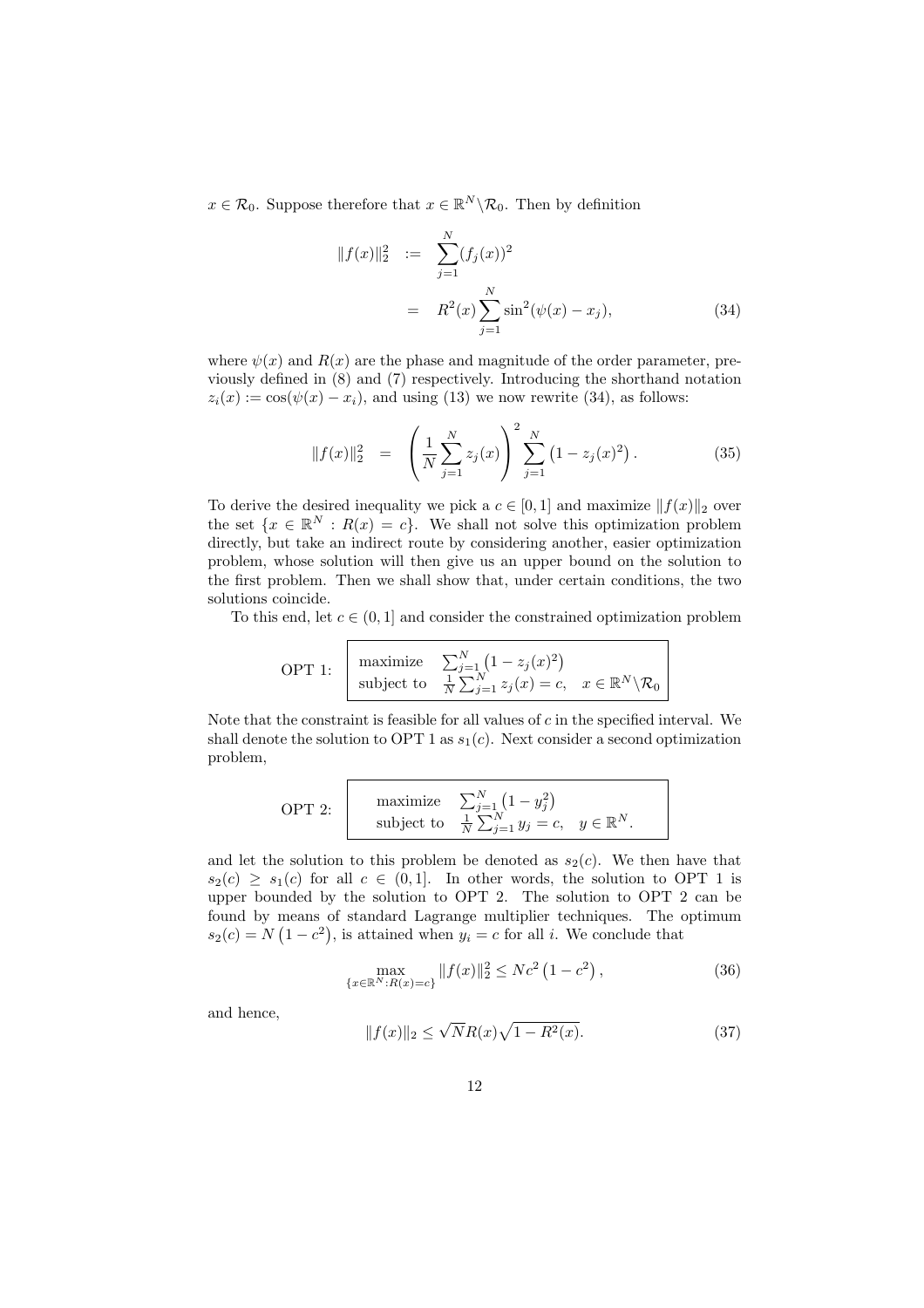for all  $x \in \mathbb{R}^N$ .

Part 2. To prove the second part of the theorem, let  $c \in (0,1]$  and note that  $s_1(c) = s_2(c)$  if and only there exists  $x \in \mathbb{R}^N \backslash \mathcal{R}_0$  such that

$$
\cos(\psi(x) - x_i) = c \tag{38}
$$

for all i. Suppose  $N$  is even and let  $x$  be given as

$$
x_i := \begin{cases} \arccos(c) & i = 1, \dots, \frac{N}{2} \\ -\arccos(c) & i = \frac{N}{2}, \dots, N. \end{cases}
$$
(39)

Then  $\sum_{j=1}^{N} x_j = 0$ , and, by definition,  $x \in V \mathbb{R}^N$ . Moreover,  $\psi(x) = 0$ , and  $cos(\psi(x) - x_i) = c$  for all *i*. This completes the second part.

Part 3. To prove the third part, let  $N$  be odd and suppose there exists  $x \in \mathbb{R}^N$  such that Condition (38) is satisfied. Then it follows from the identity  $\sin^2(\psi(x) - x_i) + \cos^2(\psi(x) - x_i) = 1$  that there must exist  $a \in \{-1, 1\}^N$ such that  $\sin(\psi(x) - x_i) = a_i \sqrt{1 - c^2}$  for all i. By Identity (14), we have that  $\sum_j \sin(\psi(x) - x_j) = 0$ , which, assuming  $c \neq 1$ , implies that  $\sum_{j=1}^N a_j = 0$ . But this cannot be true unless  $N$  is even. Thus we arrive at a contradiction and we conclude that if N is odd then  $s_2(c) > s_1(c)$  for all c such that  $0 < c < 1$ . This concludes the proof.



Figure 2: Scatter plot of  $\frac{1}{\sqrt{2}}$  $\frac{1}{N}||f(x)||_2$  for  $N = 3$  (left panel) and  $N = 4$  (right panel). The phases x were drawn from a uniform distribution. The solid black line in both panels is the upper bound  $R(x)\sqrt{1-R^2(x)}$ .

Figure 2 illustrates the result of Lemma 4. When  $N = 4$  (even), the lower bound is attained at every value of  $R(x)$ , which shows that the given bound is the tightest possible. However, as illustrated in the left panel, when  $N = 3$ , the bound is never attained except on the set  $\{x \in \mathbb{R}^N : R(x) \in \{0,1\}\}\.$  It can be shown however that in the limit of large  $N$  the given bound is arbitrarily tight, even for odd N, in the sense that for every  $c \in [0, 1]$ ,

$$
\min_{\{x \in \mathbb{R}^{2m+1}: R(x) = c\}} \frac{1}{\sqrt{2m+1}} \left| \|f(x)\|_2 - \sqrt{(2m+1)c^2(1-c^2)} \right|
$$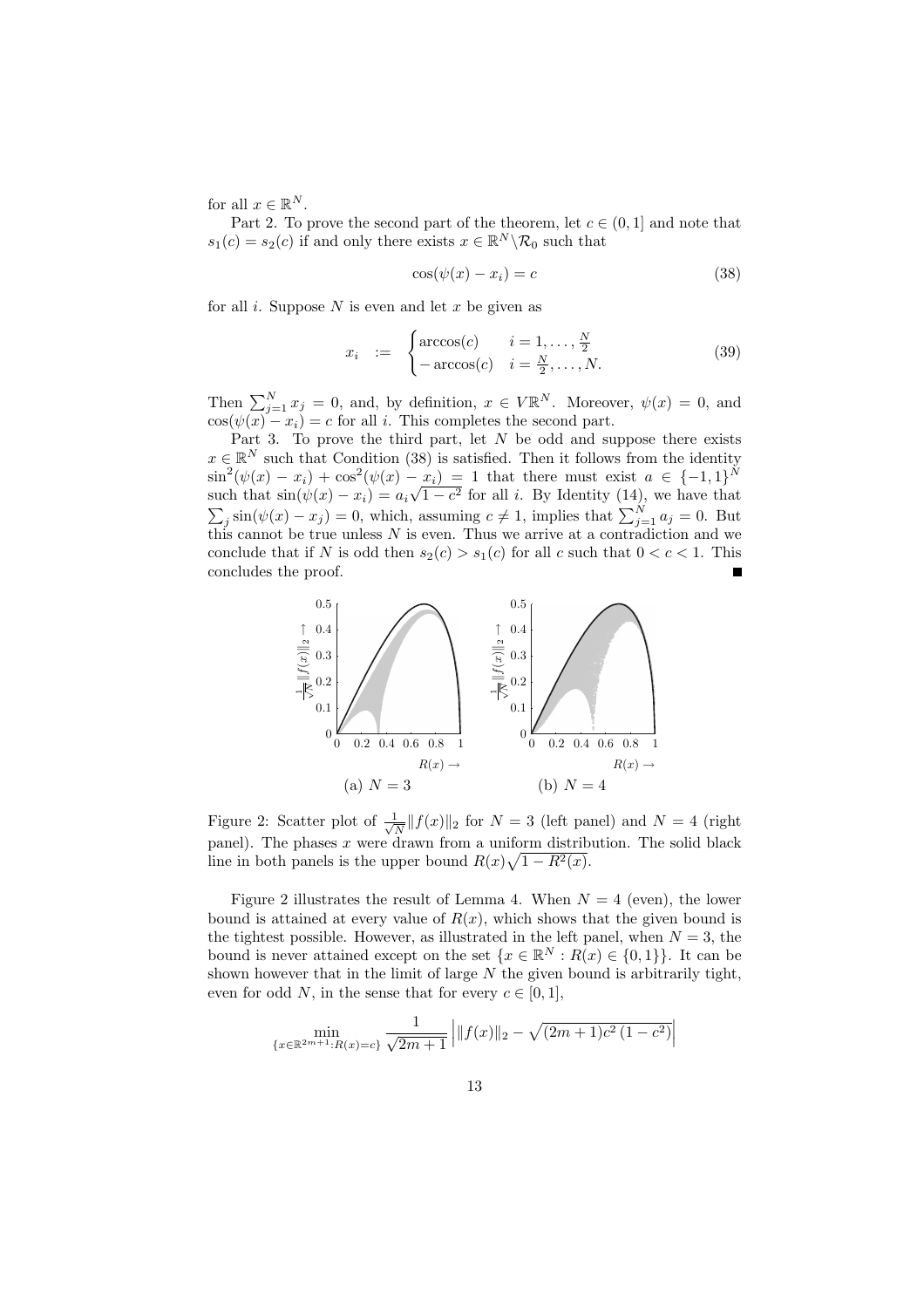tends to zero as m tends to infinity.

Lemma 4 has some interesting implications. For instance, it can provide insight into the rate at which solutions of a homogeneous system of Kuramoto oscillators ((2) with  $\omega_i = 0$  for  $1 \leq i \leq N$ ) on  $\mathbb{R}^N$  converge to fixed points, . To see this, consider the homogeneous system

$$
\begin{cases}\n\dot{\theta}(t) = kf(\theta(t)) \\
\theta(t_0) = \theta_0\n\end{cases},
$$
\n(40)

where  $\theta_0 \in \mathbb{R}^N$ . We shall compute the time derivative of the magnitude squared of the order parameter,  $L(\cdot) := R^2(\cdot)$ , and show that this derivative is: (*i*) nonnegative along solutions of  $(40)$ ;  $(ii)$  bounded from above by a certain function  $D(t)$  for every t. We proceed as follows [9]. By definition,

$$
\frac{\mathrm{d}L(\theta(t))}{\mathrm{d}t} := \frac{L(\theta)}{\partial \theta} \dot{\theta}(t) = \frac{L(\theta)}{\partial \theta} kf(\theta(t)).
$$

Using the identity

$$
\frac{\partial L(\theta)}{\partial \theta} = \frac{2}{N} [f(\theta)]^T,
$$

it follows that

$$
\frac{\mathrm{d}L(\theta(t))}{\mathrm{d}t} = \frac{2k}{N} ||f(\theta(t))||_2^2,\tag{41}
$$

which shows that the time-derivative is positive everywhere, except at the equilibria, where it is zero. It follows that the magnitude of the order parameter is a nondecreasing function of time. Based on the observation that the timederivative of  $L$  is positive almost everywhere (the set of equilibria having measure zero), we formulate the following conjecture, [3, 9]:

**Conjecture 1** For almost all initial conditions  $\theta_0$ , the solution  $\theta(t)$  to the homogeneous system (40) has the property that  $\lim_{t\to\infty} R(\theta(t)) = 1$ .

In agreement with Conjecture 1, one can prove that, for the homogeneous system, the global phase-locking manifold  $\mathcal{M} := \{ \theta \in \mathbb{R}^N : \theta_i = \theta_j \text{ for all } i, j \}$ is (locally) asymptotically stable. However, the existence of other invariant manifolds, not contained in  $M$ , implies that  $M$  is not globally asymptotically stable. We conjecture that  $M$  is 'almost globally asymptotically stable', in the sense that its region of attraction is the entire space minus a set of measure zero.

For our next result, we shall need the concept of a dominating function, which is defined as follows:

**Definition 3** Let  $h, g : \mathbb{R} \to \mathbb{R}$  and let  $\mathcal{I} \subset \mathbb{R}$  be some interval. We say that h dominates g on  $\mathcal I$  if  $h(t) \ge g(t)$  for all  $t \in \mathcal I$ . In that case we call h a dominating function for g on  $\mathcal{I}.$ 

Our next result states that  $L(\theta(t))$  is dominated by a certain scalar function  $D(t)$  that depends only on  $\theta_0$ . In order to prove this result, we need the following two lemmas.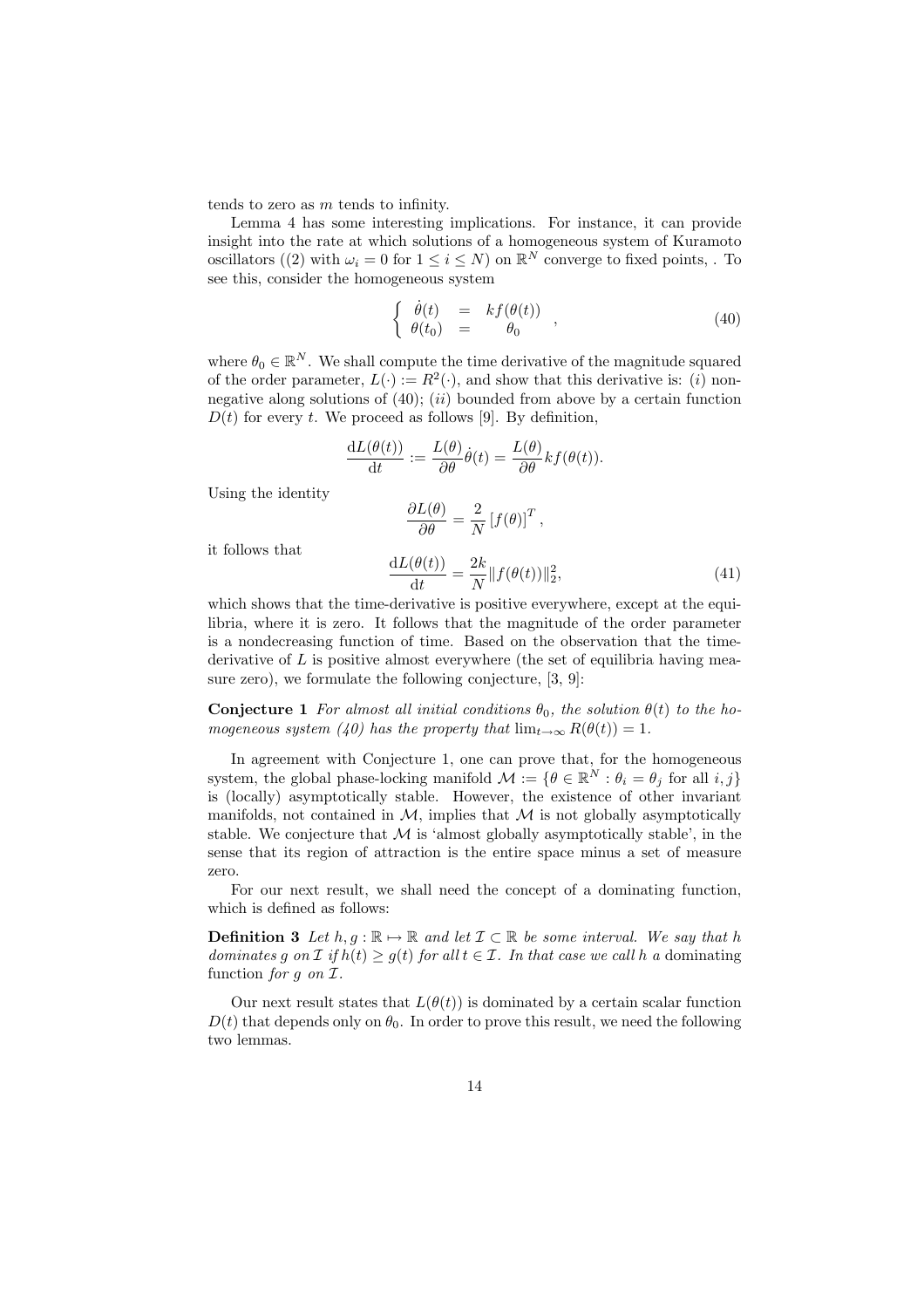**Lemma 5** Let  $\theta(\cdot)$  be a solution of the homogeneous system (40) and suppose  $\dot{L}(\theta(t')) = 2kL(\theta(t')) (1 - L(\theta(t')))$  for some  $t' \in \mathbb{R}$ . Then

$$
\dot{L}(\theta(t)) = 2kL(\theta(t)) (1 - L(\theta(t))) \quad \text{for all } t \ge t'.
$$

*Proof:* Recall that  $\dot{L}(\theta(t)) = \frac{2k}{N} ||f(\theta(t))||_2^2$ . It follows from the proof of Lemma 4 that  $|| f(\theta(t'))||_2^2 = NL(\theta(t')) (1 - L(\theta(t')))$  for some  $t' \in \mathbb{R}$  if and only if one or two of the following conditions hold: (a)  $L(\theta(t')) = 0$ ; (b) N is even and there exists a permutation  $\hat{\theta}(t')$  of  $\theta(t')$  such that

$$
\cos(\hat{\theta}_i(t') - \hat{\theta}_1(t')) = 1, \qquad i = 1, 2, \dots, \frac{N}{2}
$$
 (42)

$$
\cos(\hat{\theta}_i(t') - \hat{\theta}_N(t')) = 1, \qquad i = \frac{N}{2} + 1, ..., N
$$
 (43)

If  $L(\theta(t')) = 0$ , we have that  $L(\theta(t)) = 0$  for all  $t \geq t'$  and the result follows trivially. Now suppose Conditions (42) and (43) hold. It follows that  $\dot{\hat{\theta}}_i(t') =$  $\dot{\hat{\theta}}_j(t')$  for  $i, j \leq \frac{N}{2}$  and  $i, j > \frac{N}{2}$ , and hence

$$
\frac{\mathrm{d}}{\mathrm{d}\tau}\left(\cos(\hat{\theta}_i(\tau)-\hat{\theta}_j(\tau))\right)\Big|_{\tau=t'}=0,\quad i,j\leq\frac{N}{2}\; ; \; i,j>\frac{N}{2}
$$

In other words, if  $\hat{\theta}(\cdot)$  satisfies Conditions (42) and (43) for some t', it satisfies (42) and (43) for all  $t \geq t'$ . This concludes the proof.

**Lemma 6** Let  $h, g : \mathbb{R} \to \mathbb{R}$  be such that for every  $x_0 \in \mathbb{R}$ , the systems

$$
\begin{cases}\n\dot{x} = h(x) \\
x(0) = x_0\n\end{cases}, \n\begin{cases}\n\dot{x} = g(x) \\
x(0) = x_0\n\end{cases}
$$

have unique solutions in  $C^1[0,\infty)$ . Let these solution be denoted  $x_h(t; x_0)$  and  $x_q(t; x_0)$ , respectively. Suppose there exists  $a, b \in \mathbb{R}$ ,  $a \neq b$ , such that

$$
h(x) > g(x) \ge 0
$$

for all  $x \in (a, b) \subset \mathbb{R}$ . Then for every  $x_0 \in (a, b)$ , we have that

$$
x_h(t; x_0) \ge x_g(t; x_0) \tag{44}
$$

for all  $t \in I$ , where  $I \subset \mathbb{R}$  is defined as

$$
I := \begin{cases} [0, \min_t \{x_h(t; x_0) = b\}) & when \{x_h(t; x_0) = b\} \neq \emptyset; \\ [0, \infty) & otherwise. \end{cases}
$$
(45)

*Proof:* Under the hypotheses of the lemma we have that  $h(x_0) > q(x_0)$ , and it follows that for small enough t,  $x_h(t) > x_g(t)$  (omitting the argument  $x_0$ for notational convenience). Note also that  $x_h$  and  $x_g$  are increasing whenever  $x_h(t; x_0) < b$  and  $x_g(t; x_0) < b$  respectively. Now suppose there exists  $t_2 > 0$ such that  $x_g(t_2) > x_h(t_2)$  and  $x_g(t_2) < b$ . Then by continuity there exists  $t_1 < t_2$  such that  $a < x_h(t_1) = x_g(t_1) < b$  and  $h(x_h(t_1)) \leq g(x_g(t_1))$ . Define  $x' := x_h(t_1) = x_g(t_1)$ . It follows that  $g(x') \geq h(x')$ , which contradicts our starting hypothesis. We conclude that  $x_h(t) \geq x_g(t)$  for all  $t \in I$ .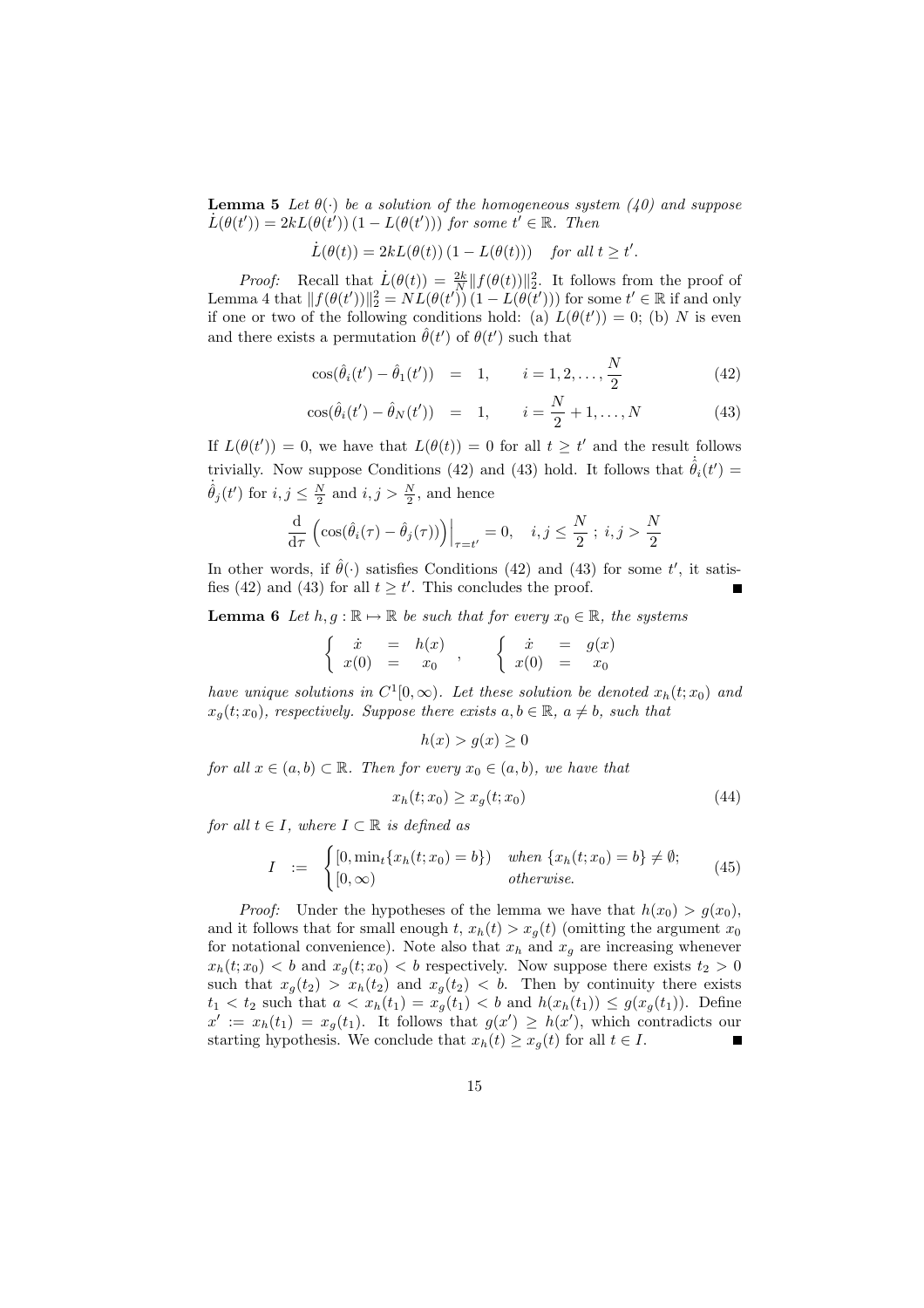We have the following result:

**Corollary 1** Let  $\theta(\cdot)$  be a solution to the homogeneous system (40) with initial condition  $\theta(t_0) = \theta_0$ . Then

$$
D(t) := \frac{1}{1 - e^{-2k(t - t_0)} \left(\frac{L(\theta_0) - 1}{L(\theta_0)}\right)}
$$
(46)

is a dominating function for  $L(\theta(t))$  on  $[t_0,\infty)$ .

*Proof:* By Lemma 4 we have that  $\dot{L}(\theta(t)) \leq 2kL(\theta(t))(1 - L(\theta(t)))$  for all t. We claim that, on  $[t_0, \infty)$ ,  $L(\theta(t))$  is dominated by the solution  $y(t)$  of the ODE

$$
\begin{cases}\n\dot{y} = 2ky(1-y) \\
y(t_0) = L(\theta_0)\n\end{cases} \tag{47}
$$

which is given as

$$
y(t) = \frac{1}{1 - e^{-2k(t - t_0)} \left(\frac{L(\theta_0) - 1}{L(\theta_0)}\right)}, \quad t \ge t_0.
$$
 (48)

To prove this, suppose  $\dot{L}(\theta(t)) = 2kL(\theta(t)) (1 - L(\theta(t)))$  for some  $t \geq t_0$  and let t' denote the smallest such t (in case  $\dot{L}(\theta(t)) < 2kL(\theta(t))(1 - L(\theta(t)))$  for all  $t \geq t_0$ , the result follows immediately from Lemma 6). Then by Lemma 5, we have that  $\dot{L}(\theta(t)) = 2kL(\theta(t)) (1 - L(\theta(t)))$  for all  $t \geq t'$ , and it follows that

$$
L(\theta(t))|_{L(\theta(t'))=a} = \frac{1}{1 - e^{-2k(t-t')} \left(\frac{a-1}{a}\right)}, \quad t \ge t'.
$$
 (49)

One can easily verify that  $L(\theta(t))|_{L(\theta(t'))=a}$  is nondecreasing as a function of a for all  $t \geq t'$  (and  $a \in [0,1]$ ). Now let l be an upper bound for  $L(\theta(t'))$ . It follows that  $\frac{1}{1-e^{-2k(t-t')}(\frac{l-1}{l})}$  is a dominating function for  $L(\theta(t))$  on the interval  $[t',\infty)$ . To compute an upper bound for  $L(\theta(t'))$ , we proceed as follows. By definition of t', we have that  $\dot{L}(\theta(t)) < 2kL(\theta(t)) (1 - L(\theta(t)))$  for all  $t < t'$ . It follows from Lemma 6 that

$$
L(\theta(t)) \leq \frac{1}{1 - e^{-2k(t - t_0)} \left(\frac{L(\theta_0) - 1}{L(\theta_0)}\right)}, \quad t_0 \leq t < t' \tag{50}
$$

By continuity, we have that

$$
L(\theta(t')) \leq \frac{1}{1 - e^{-2k(t'-t_0)} \left(\frac{L(\theta_0) - 1}{L(\theta_0)}\right)}.
$$

Using the upper bound  $\frac{1}{1-e^{-2k(t'-t_0)}\left(\frac{L(\theta_0)-1}{L(\theta_0)}\right)}$  for  $L(\theta(t'))$ , it follows from (49) that

$$
L(\theta(t)) \leq \frac{1}{1 - e^{-2k(t - t_0)} \left(\frac{L(\theta_0) - 1}{L(\theta_0)}\right)}, \quad t \geq t'
$$
 (51)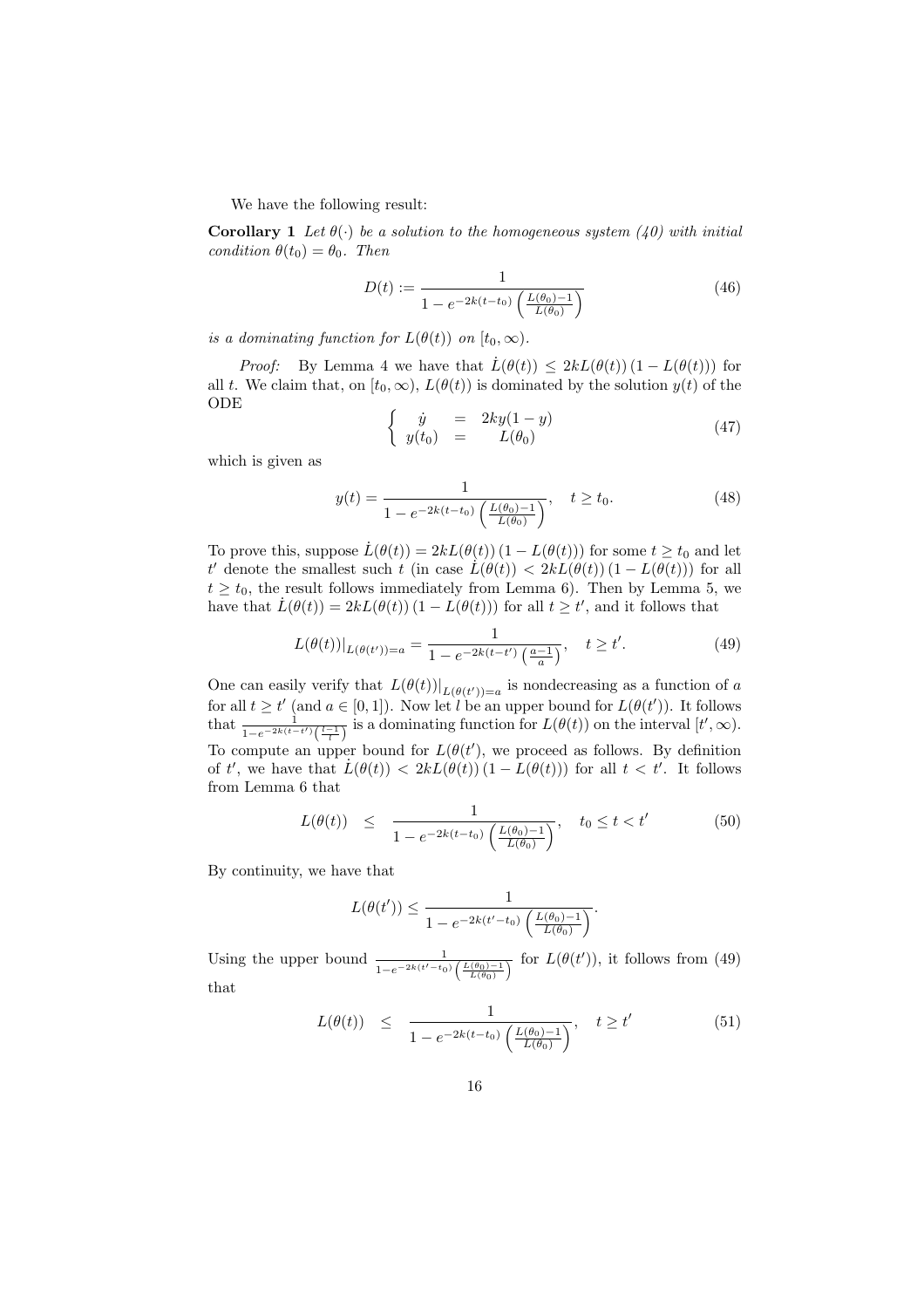Combining (50) and (51), we arrive at the desired result. This concludes the proof.

Figure 3 shows the graph of  $L(\theta(t))$  and that of the dominating function  $D(t)$ —Eqn. (46) for a particular realization of the initial condition  $\theta_0$ . In this example,  $N = 100$  and  $k = 2$ . We observe that, in agreement with Conjecture 1, the solution converges to a globally phase-locked state, that is  $L((\theta(t)) \to 1$ . Note that convergence can be very slow depending on the choice of initial condition. Indeed, for any  $T \in \mathbb{R}$  and any  $\epsilon > 0$ , we can find  $\delta > 0$  such that if  $L(\theta_0) < \delta$  then  $L(\theta(t)) < \epsilon$  for all  $t \leq t_0 + T$ . The upshot of this is that if the initial condition  $\theta_0$  is selected by drawing from a uniform distribution and the number of oscillators is large, then  $L(\theta_0)$  is likely to be small, and as a consequence convergence to the stable equilibrium is likely to be slow. In the limit case when N tends to infinity, we have that  $L(\theta_0)$  tends to zero with probability 1 and the time required for  $L(\theta(t))$  to exceed some given finite threshold diverges to infinity.



Figure 3: Numerical simulation of the homogeneous system (40) with  $N = 100$ oscillators and coupling coefficient  $k = 2$ : time evolution of  $L(\theta(t)) := R^2(\theta(t))$ (solid line) and the dominating function  $D(t)$ —Eqn. (46) (dashed line).

Let  $\sigma_{\omega} := \sqrt{\frac{1}{N} \sum_{j=1}^{N} (\omega_j - \langle \omega \rangle)^2}$  denote the (sample) standard deviation associated with the vector of intrinsic frequencies  $\omega$ . Using Lemma 4 we derive another lower bound on the critical coupling, as follows:

**Corollary 2** The critical coupling  $k_c$  satisfies

$$
k_c \geq 2\sigma_\omega \tag{52}
$$

*Proof:* Let  $x^* \in V \mathbb{R}^N$  be a fixed point of the system (17). Then by definition  $||k||f(x^*)||_2 = ||V\omega||_2 = \sqrt{N}\sigma_\omega$  and by Lemma 4 we have that

$$
||f(x^*)||_2 \le \sqrt{N} \sqrt{R^2(x^*) \left(1 - R^2(x^*)\right)}.
$$
\n(53)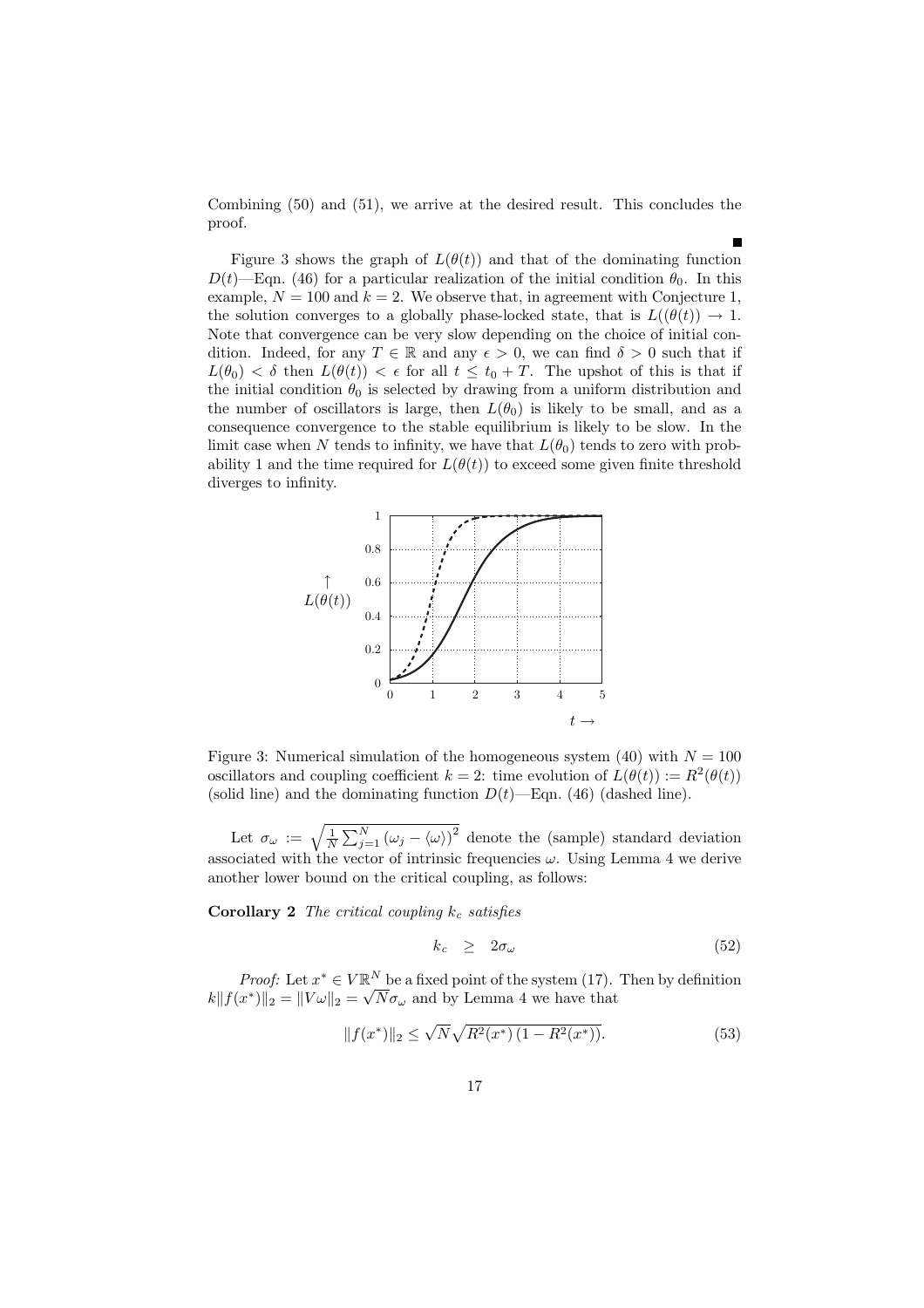

Figure 4: Graph associated with inequality (56). For a given value of the ratio  $(\sigma_{\omega}/k)$ , the magnitude of the order parameter  $R(\cdot)$ , evaluated at a fixed point x ∗ , must lie within the striped region.

It is not hard to see that the right hand side of (53) is upper bounded by  $\frac{1}{2}$  $\sqrt{N}$ . It follows that

$$
k \ge \frac{\sqrt{N}\sigma_{\omega}}{\sqrt{N}\frac{1}{2}} = 2\sigma_{\omega} \tag{54}
$$

This completes the proof.

Note that Corollary 2 is in agreement with the intuition that greater variation in intrinsic frequencies requires stronger coupling to achieve global phase-locking.

Using Lemma 4 we can compute bounds on the value of the order parameter evaluated at the fixed points of the system, should they exist. Indeed, suppose  $k > k_{\rm c}$ , then for any fixed point  $x^* \in V \mathbb{R}^N$  we have that

$$
\sqrt{R^2(x^*)\left(1 - R^2(x^*)\right)} \ge \frac{\sigma_\omega}{k}.\tag{55}
$$

Solving for  $R(x^*)$  gives

$$
\frac{1}{2} - \frac{1}{2}\sqrt{1 - 4\left(\frac{\sigma_{\omega}}{k}\right)^2} \le R^2(x^*) \le \frac{1}{2} + \frac{1}{2}\sqrt{1 - 4\left(\frac{\sigma_{\omega}}{k}\right)^2} \tag{56}
$$

The graph associated with inequality (56) is shown in Figure 4.

## 5 Necessary and Sufficient conditions

In the last section, we derived lower bounds for the critical coupling of the system (17), which provide necessary conditions for the existence of fixed points. We next derive conditions that are both necessary and sufficient for fixed points to exist, and we shall use these results to describe an algorithm for computing the critical coupling in Section 6.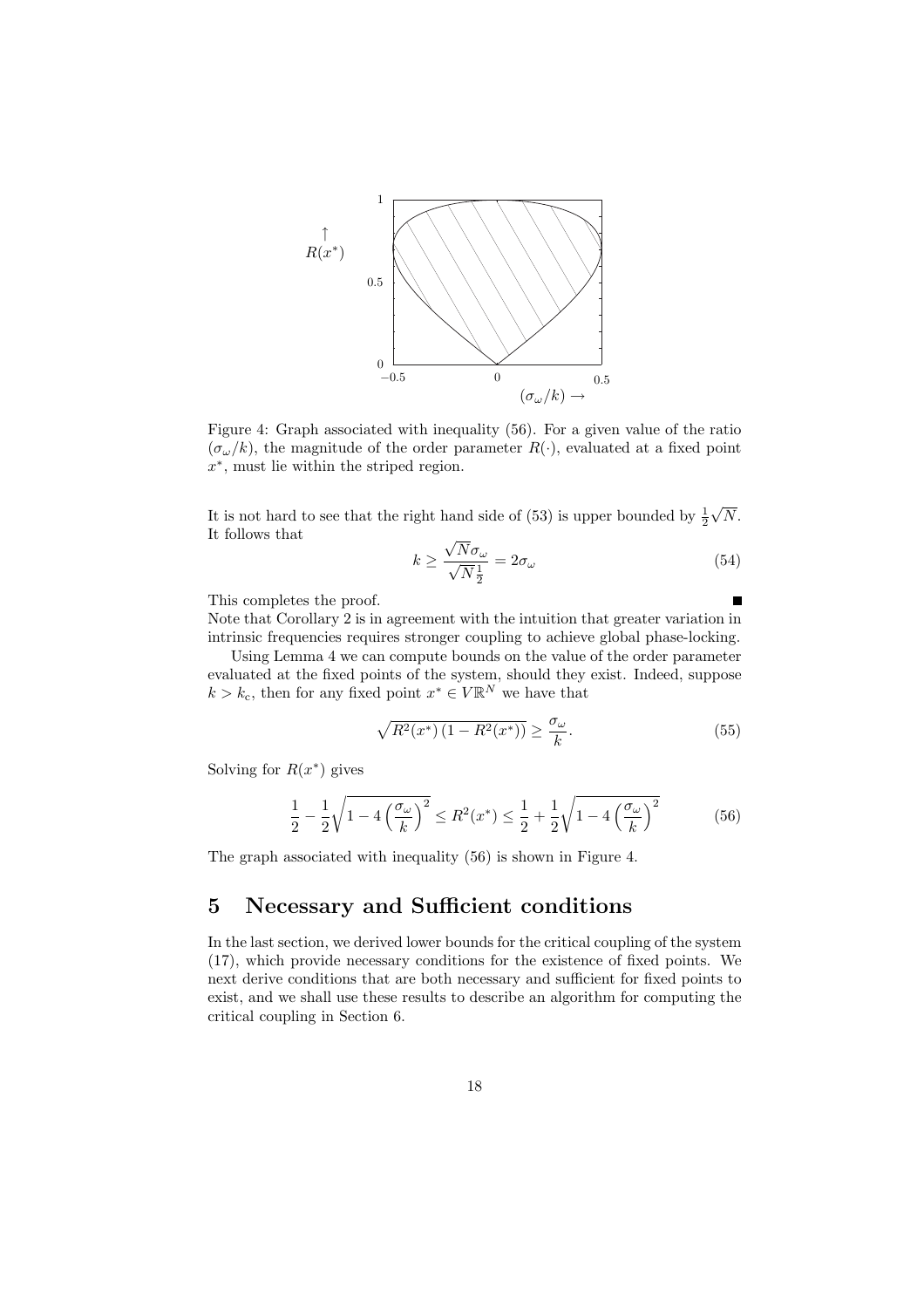Throughout this section, the function  $f : \mathbb{R}^N \to \mathbb{R}R^N$  is given by (4) and the set  $\mathcal{F}(k,\Omega)$  is defined as

$$
\mathcal{F}(k,\Omega) := \{ x \in V\mathbb{R}^N : kf(x) = -\Omega \}, \quad k \ge 0, \quad \Omega \in V\mathbb{R}^N
$$

On  $\mathcal{F}(k, \Omega)$  we introduce a notion of equivalence, as follows.

**Definition 4 (Equivalence on**  $\mathcal{F}(k,\Omega)$ ) Given  $\Omega \in V\mathbb{R}^N$  and  $k \geq 0$ , let  $x, x' \in F(k, \Omega)$ . We say that x and x' are equivalent  $(x \simeq x')$  if  $R(x) = R(x')$ .

To motivate this definition consider the following fact. Let  $k, \Omega$  be given, and let  $s \in \mathbb{Z}^N$  be such that  $\sum_{j=1}^N s_j = 0$ . If x is a fixed point of the system (17), then  $x' := x + 2s\pi$  is also a fixed point of the system (17) and, in addition,  $R(x') = R(x).$ 

The following theorem provides a necessary and sufficient condition for the system  $(17)$  to have a fixed point, given a particular coupling strength k, and a particular realization of intrinsic frequencies, Ω.

**Theorem 2** Let  $k > 0$  and  $\Omega \in V\mathbb{R}^N$ . Then  $\mathcal{F}(k,\Omega) \neq \emptyset$  iff there exists  $\beta \in \left[\frac{1}{k} \|\Omega\|_{\infty}, 1\right] \subset \mathbb{R}$  and  $a \in \{-1, 1\}^N$  such that

$$
\beta = \frac{1}{N} \sum_{j=1}^{N} a_j \sqrt{1 - \left(\frac{\Omega_j}{k\beta}\right)^2}.
$$
\n(57)

Moreover, suppose  $(a^1, \beta^1)$  and  $(a^2, \beta^2)$  both satisfy (57) and let  $x^1, x^2 \in F(k, \Omega)$ be such that

$$
\begin{cases}\nk\beta^i \sin(\psi(x^i) - x^i_j) = -\Omega_j \\
a_j \cos(\psi(x^i) - x^i_j) \geq 0\n\end{cases}, \quad i \in \{1, 2\}, \quad j = 1, 2, \dots N\n\tag{58}
$$

Then  $x^1 \simeq x^2$  iff  $\beta^1 = \beta^2$  and  $\sum_{j=1}^N (a_i - a_j)$ <sup>1</sup>  $1 - \left(\frac{\Omega_j}{k\beta^1}\right)^2 = 0.$ 

*Proof:* Suppose  $\Omega \neq 0$  (the case  $\Omega = 0$  is easy). Let  $x^* \in V \mathbb{R}^N$  be a fixed point of (17). By definition,  $kf(x^*) = -\Omega$ , and since  $\Omega \neq 0$ , we have that  $f(x^*) \neq 0$ , and consequently  $R(x^*) \neq 0$ . It follows that

$$
\sin(\psi(x^*) - x_i^*) = -\frac{\Omega_i}{kR(x^*)}, \qquad i = 1, 2, \dots, N. \tag{59}
$$

Let  $\beta := R(x^*)$ . By (59) we have that  $\beta \geq \frac{1}{k} \|\Omega\|_{\infty}$ . Recall that for all  $x \in \mathbb{R}$ .  $\mathbb{R}^N \backslash \mathcal{R}_0$ ,  $R(x)$  can be written as

$$
R(x) = \frac{1}{N} \sum_{j=1}^{N} \cos(\psi(x) - x_j),
$$
\n(60)

and let  $a_i$  be given as

$$
a_i := \begin{cases} -1 & \text{if } \cos(\psi(x^*) - x_i^*) \le 0; \\ +1 & \text{otherwise.} \end{cases} \tag{61}
$$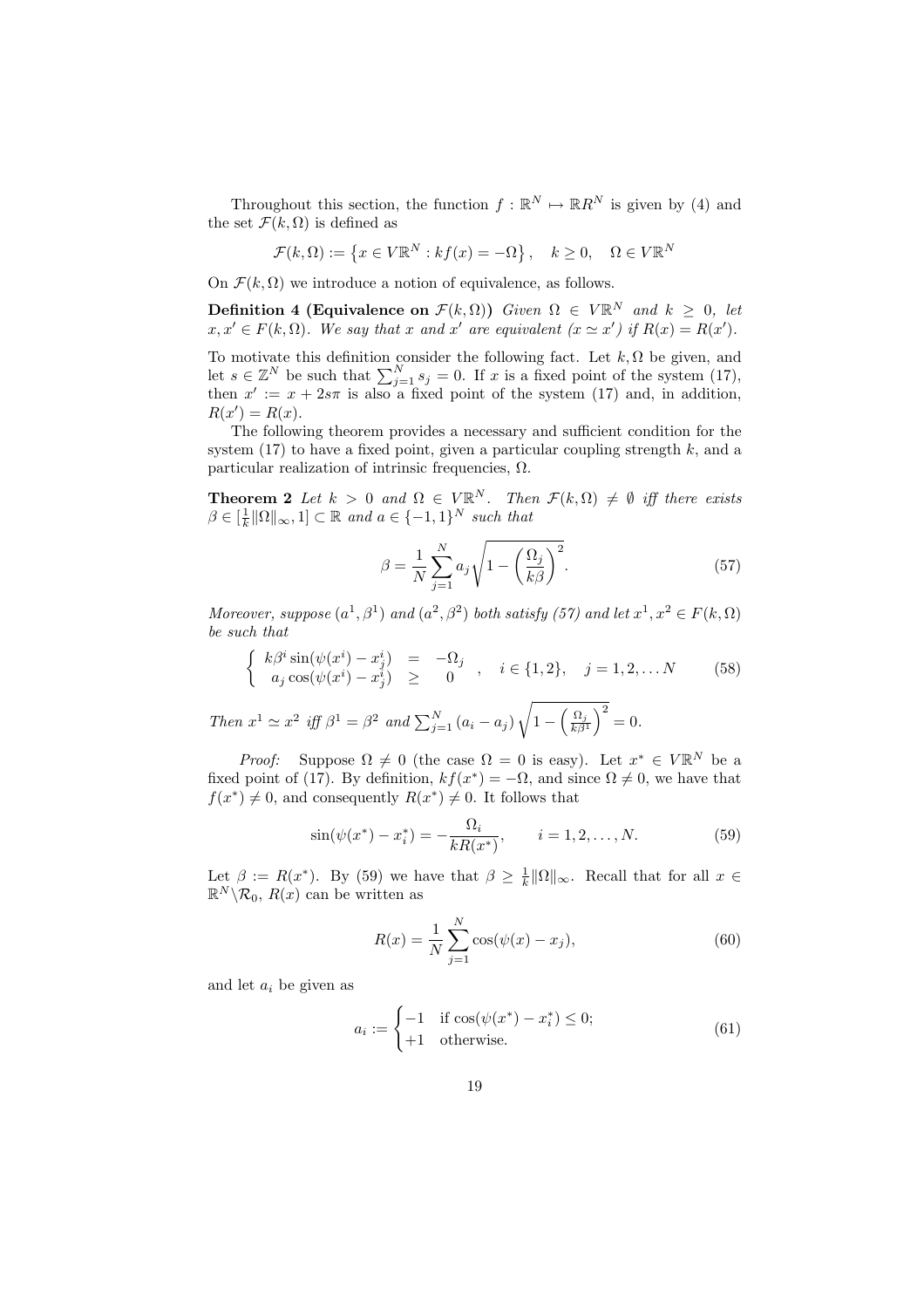Combining  $(59)$ ,  $(60)$ , and  $(61)$ , we arrive at

$$
\beta = \frac{1}{N} \sum_{j=1}^{N} a_j \sqrt{1 - \left(\frac{\Omega_j}{k\beta}\right)^2}.
$$
\n(62)

This proves necessity. To prove sufficiency, let  $a \in \{-1,1\}^N$  be given, and suppose  $\beta \geq \frac{1}{k} \|\Omega\|_{\infty} > 0$  (again, the case  $\Omega = 0$  is easy). Then for every  $c \in \mathbb{R}$ , the system

$$
\begin{cases}\nk\beta\sin(-y_i-c) = -\Omega_i \\
a_i\cos(-y_i-c) \geq 0, \n\end{cases}\n\quad i = 1, 2, \dots, N
$$
\n(63)

has a unique solution  $y^* \in [-\pi, \pi)^N$ . We pick c such that  $\sum_{j=1}^N y_j^* = 0$ . Since  $\sum_{j=1}^{N} \sin(y_j^* + c) = 0$ , it follows that

$$
R(y^*) = R(y^* + c\mathbf{1}) = \left| \sum_{j=1}^{N} \cos(y_j^* + c) \right| \tag{64}
$$

From (63), we have that

$$
\cos(y_i^* + c) = a_i \sqrt{1 - \left(\frac{\Omega_i}{k\beta}\right)^2} \quad i = 1, ..., N. \tag{65}
$$

Combining (64) and (65), we arrive at

$$
R(y^*) = \left| \frac{1}{N} \sum_{j=1}^{N} a_j \sqrt{1 - \left(\frac{\Omega_j}{k\beta}\right)^2} \right| \tag{66}
$$

The second part of the theorem follows easily after noting that if  $x^i$  satisfies (58) then  $R(x^{i}) = \beta^{i}, i = 1, 2.$ Е

Theorem 2 gives us a necessary and sufficient condition for the equation  $kf(x) = -\Omega$  to have at least one solution for a given value of k. It is not clear, however, that there exists a  $k$  for which this condition is satisfied. The following Corollary provides an easy sufficient condition.

**Corollary 3** Let  $k > 0$  and  $\Omega \in V\mathbb{R}^N$ . Suppose

$$
\frac{1}{k} \|\Omega\|_{\infty} \le \frac{1}{N} \sum_{j=1}^{N} a_j \sqrt{1 - \left(\frac{\Omega_j}{\|\Omega\|_{\infty}}\right)^2}.
$$
\n(67)

for some  $a \in \{-1,1\}^N$ . Then  $\mathcal{F}(k,\Omega) \neq \emptyset$ .

*Proof:* Suppose  $\Omega \neq 0$  (again, the case  $\Omega = 0$  is easy). Let  $a \in \{-1,1\}^N$ . Define  $m: [\frac{1}{k} \|\Omega\|_{\infty}, 1] \mapsto \mathbb{R}, m(\beta) := \beta$  and  $n: [\frac{1}{k} \|\Omega\|_{\infty}, 1] \times \{-1, 1\}^N \mapsto \mathbb{R},$ 

$$
n(\beta, a) := \frac{1}{N} \sum_{j=1}^{N} a_j \sqrt{1 - \left(\frac{\Omega_j}{k\beta}\right)^2}.
$$
 (68)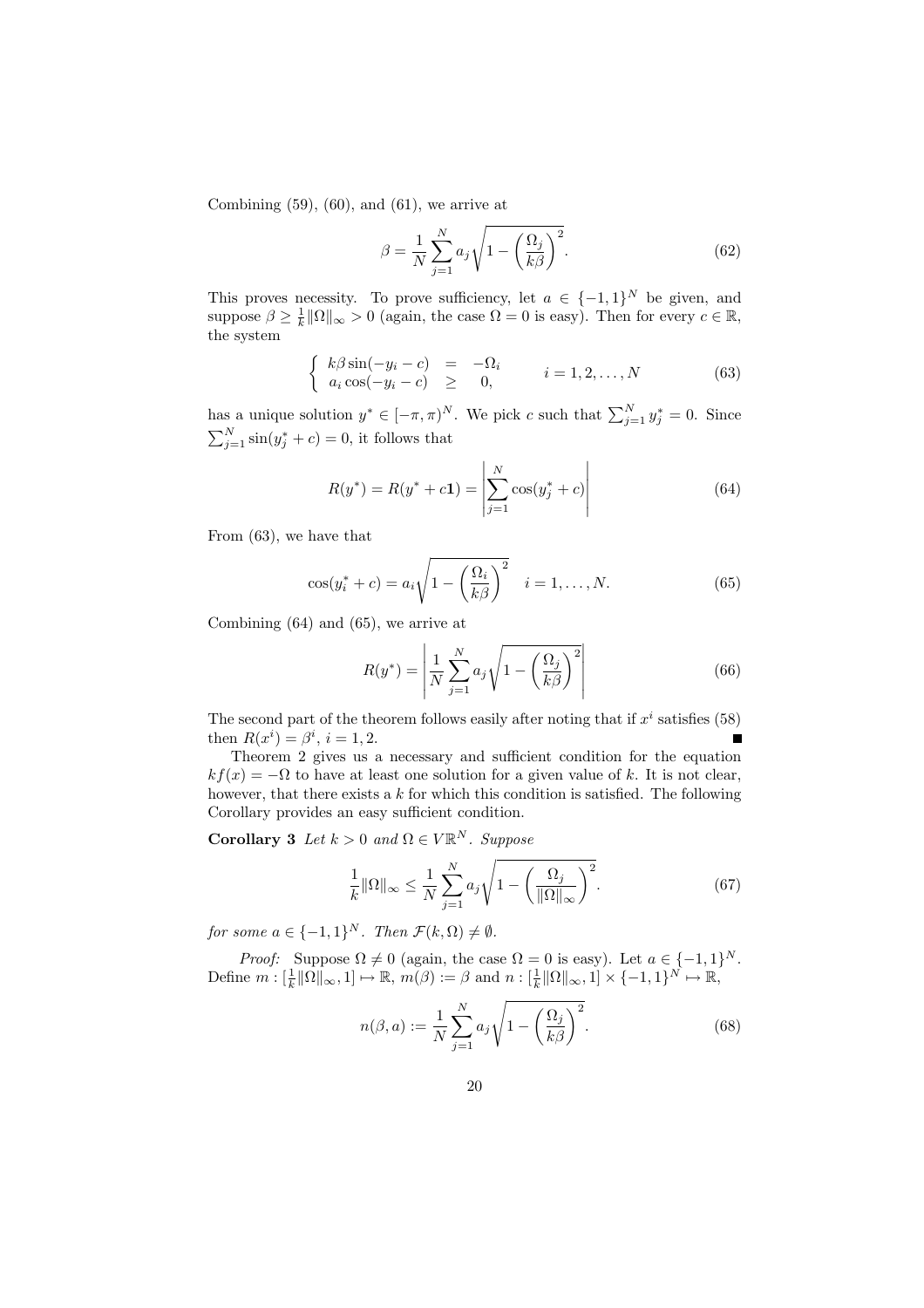Since  $\Omega \neq 0$  we have that  $m(1) > n(1,a)$ . Now suppose condition (67) is satisfied. Then we have that  $m(\frac{1}{k}\|\Omega\|_{\infty}) \leq n(\frac{1}{k}\|\Omega\|_{\infty},a)$ , and by the Intermediate Value Theorem there must exist  $\beta^* \in [\frac{1}{k} \|\tilde{\Omega}\|_{\infty}, 1]$  such that  $m(\beta^*) = n(\beta^*, a)$ . It follows from Theorem 2 that the system (17) has a fixed point.

**Corollary** 4 Let  $\Omega \in V \mathbb{R}^N$ . Then: (i) the critical coupling  $k_c$  is finite; (ii) for large enough coupling, the system  $(17)$  has at least  $2^{N-1}$  fixed points.

*Proof:* Note that the right hand side of  $(67)$  does not depend on k. Hence, it follows that, provided

$$
\frac{1}{N} \sum_{j=1}^{N} a_j \sqrt{1 - \left(\frac{\Omega_j}{\|\Omega\|_{\infty}}\right)^2} > 0,\tag{69}
$$

Condition  $(67)$  is always satisfied for large enough k. Furthermore, it follows easily that if (69) is not satisfied for given a, then it is satisfied for  $a' := -a$ . This implies (i) that the critical coupling  $k_c$  is always finite, and (ii) that the set  $A^+ := \{a \in \{-1,1\}^N : \text{Eqn. (69) is satisfied}\}$  contains precisely  $2^{N-1}$  elements (counting multiplicity), each of which defines a unique (up to equivalence in the sense of Definition 4) fixed point. This concludes the proof.

**Corollary 5** Let  $k > 0$  and  $\Omega \in V\mathbb{R}^N$ . Then  $\mathcal{F}(k,\Omega) \neq \emptyset$  if and only if there exist  $\beta \in [\frac{1}{k} \|\Omega\|_{\infty}, 1]$  such that

$$
\beta = \frac{1}{N} \sum_{j=1}^{N} \sqrt{1 - \left(\frac{\Omega_j}{k\beta}\right)^2}.
$$

Proof: The proof of Corollary 3 suggests that if the fixed point equation (57) does not have a solution, then necessarily

$$
\beta > \frac{1}{N} \sum_{j=1}^{N} a_j \sqrt{1 - \left(\frac{\Omega_j}{k\beta}\right)^2}
$$

for all  $\beta \in [\frac{1}{k} \|\Omega\|_{\infty}, 1]$  and for all  $a \in \{-1, 1\}^N$ . Since we have that

$$
\frac{1}{N} \sum_{j=1}^{N} \sqrt{1 - \left(\frac{\Omega_j}{k\beta}\right)^2} \ge \frac{1}{N} \sum_{j=1}^{N} a_j \sqrt{1 - \left(\frac{\Omega_j}{k\beta}\right)^2}
$$

for all  $a \in \{-1, 1\}^N$ , it follows that the given condition is necessary and sufficient for the system (17) to have at least one fixed point. This concludes the proof.

The next and final corollary gives us an upper bound on the critical coupling. Corollary 6 The critical coupling,  $k_c$ , satisfies:

$$
k_c \le \frac{\|\Omega\|_{\infty}}{\frac{1}{N} \sum_{j=1}^{N} \sqrt{1 - \left(\frac{\Omega_j}{\|\Omega\|_{\infty}}\right)^2}}.
$$
\n(70)

Proof: Follows directly from Corollary 3.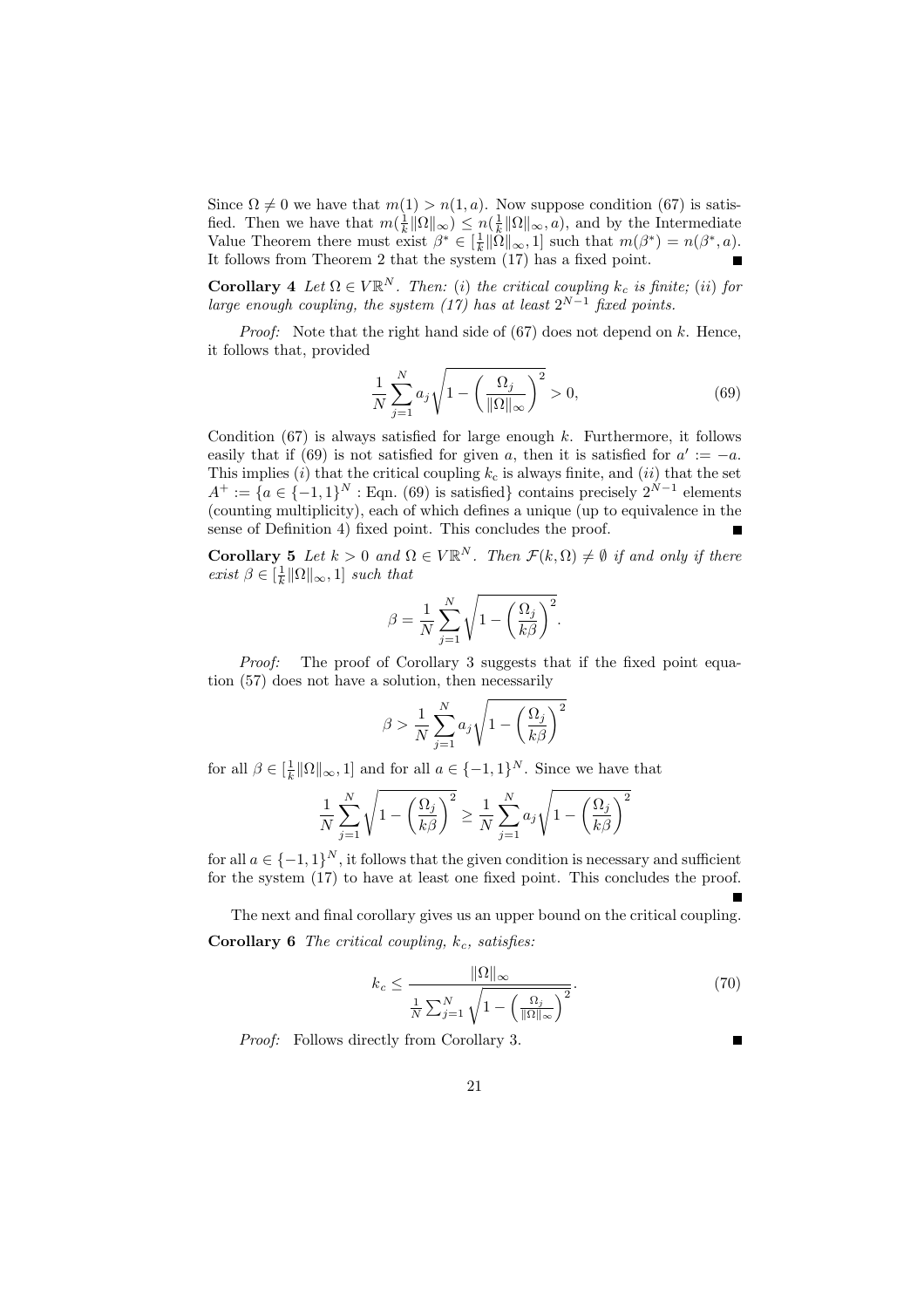## 6 An algorithm for computing  $k_c$

In this section we present a bisection algorithm that will allow us to numerically evaluate the critical coupling with arbitrary precision. Throughout, we shall assume that  $\Omega \neq 0$ . Define  $\mathcal{I} := (\|\Omega\|_{\infty}, \infty)$ , and let  $p_i : \mathcal{I} \mapsto (0, 1]$ , and  $P: \mathcal{I} \mapsto (0,1]$  be given as

$$
p_i(u) := \sqrt{1 - \left(\frac{\Omega_i}{u}\right)^2} \quad ; \quad P(u) := \frac{1}{N} \sum_{j=1}^N p_j(u) \tag{71}
$$

Also, define  $h(u; k) : \mathcal{I} \times \mathbb{R}_+ \mapsto \mathbb{R}_+,$ 

$$
h(u;k) := \frac{1}{k}u.\tag{72}
$$

From Corollary 5 it follows that the critical coupling is the smallest  $k$  for which the equation  $P(u) = h(u; k)$  has at least one solution on  $\mathcal I$ . We have the following result.

**Theorem 3** For all  $\Omega \in V\mathbb{R}^N$ ,  $\Omega \neq 0$ , the equation

$$
2\frac{1}{N}\sum_{j=1}^{N}\sqrt{1-\left(\frac{\Omega_{j}}{u}\right)^{2}}=\frac{1}{N}\sum_{j=1}^{N}\frac{1}{\sqrt{1-\left(\frac{\Omega_{j}}{u}\right)^{2}}}.
$$
 (73)

has a unique solution  $u^* \in \mathcal{I}$ , and we have that

$$
k_c = \frac{u^*}{\frac{1}{N} \sum_{j=1}^{N} \sqrt{1 - \left(\frac{\Omega_j}{u^*}\right)^2}}.
$$
\n(74)

*Proof:* Observe that, by strict concavity of P and linearity of  $h(\cdot; k)$ , the equation  $P(u) = h(u; k)$  can have at most two solutions on T for any  $k > 0$ . We shall now show that, when  $k = k_c$ , it can have no more than one solution. Since, by definition of critical coupling,  $P(u) = h(u; k_c)$  must have at least one solution, we shall conclude that it has precisely one solution. Let  $k = k_c$  and suppose there exist  $u^1, u^2 \in \mathcal{I}, u^1 \neq u^2$ , such that  $P(u^1) = h(u^1; k_c)$  and  $P(u^2) = h(u^2; k_c)$ . By strict concavity of P we have that  $P(\frac{1}{2}(u^1 + u^2)) > \frac{1}{2}(P(u^1) + P(u^2)).$ Define  $u' := \frac{1}{2}(u^1 + u^2)$  and note that  $u' \in \mathcal{I}$ . We have that  $P(u') > h(u'; k_c)$ . This implies that there exists  $k' < k_c$  such that  $P(u') = h(u'; k')$ . But by definition  $k_c$  is the smallest k for which  $P(u) = h(u; k)$  has a solution. We arrive at a contradiction and conclude that  $u^1 = u^2$ ; or in other words, that the equation  $P(u) = h(u; k_c)$  has exactly one solution on  $\mathcal{I}$ . Denoting this solution by  $u^*$ , it is not hard to see that, at  $u = u^*$ , the derivative of P with respect to u and the derivative of  $h$  with respect to  $u$  (both of which are defined on the entire interval *I*) must coincide. For suppose  $\frac{\partial h}{\partial u}(u^*) < \frac{\partial P}{\partial u}(u^*)$ , then by continuity there exists  $\delta > 0$  such that  $h(u; k_c) < P(u)$  for all u such that  $u - u^* < \delta$ . Let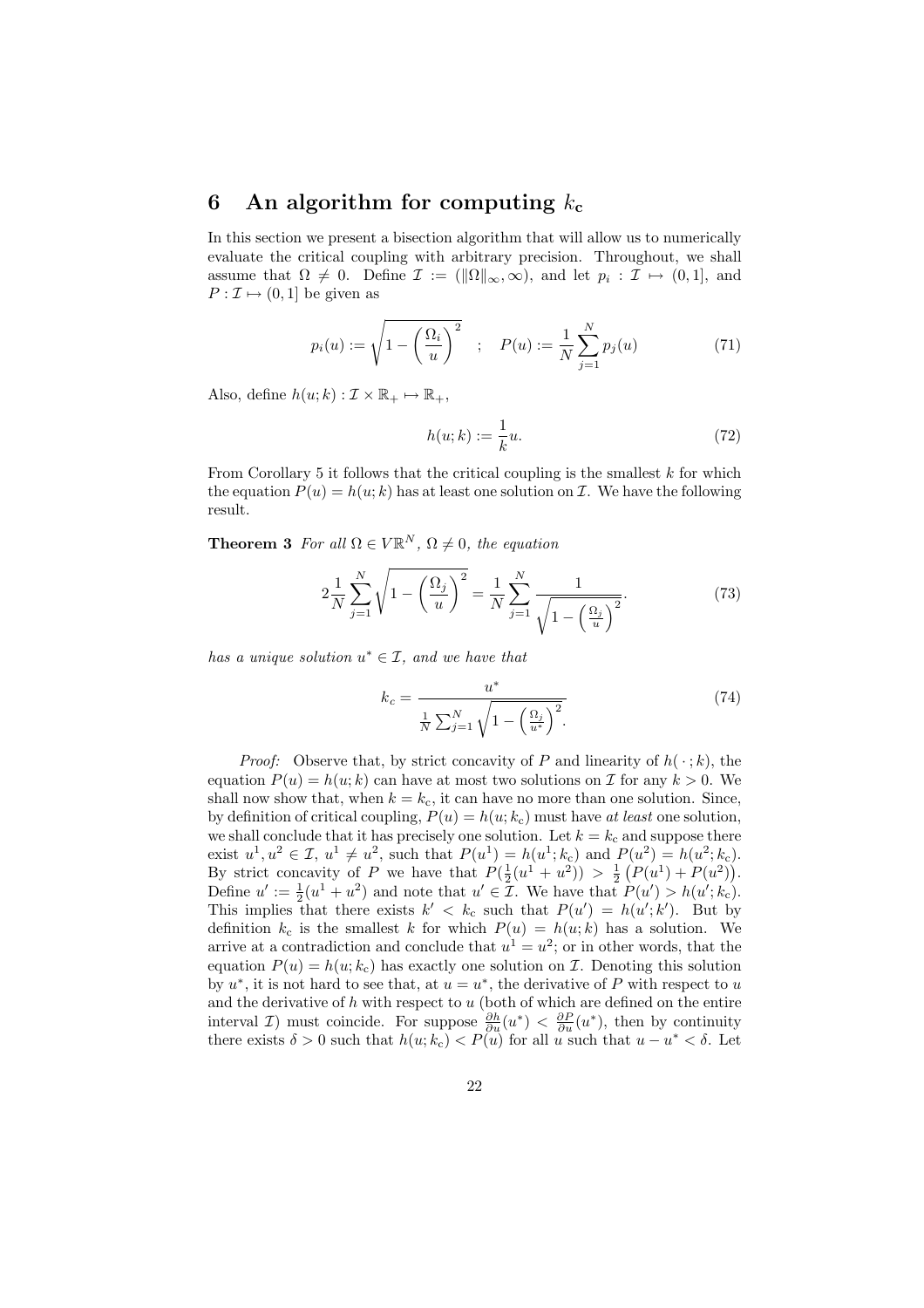u' be one such u. It follows that there exists  $k' < k_c$  such that  $P(u') = h(u'; k')$ . This leads to a contradiction and we conclude that  $h(u; k_c) \ge P(u)$ . By analogy we have that  $h(u; k_c) \le P(u)$ . We conclude that  $\frac{\partial h}{\partial u}(u^*) = \frac{\partial P}{\partial u}(u^*)$ . That is,

$$
\frac{1}{k_{\rm c}} = \frac{1}{u^*} \frac{1}{N} \sum_{j=1}^{N} \frac{\left(\frac{\Omega_j}{u^*}\right)^2}{\sqrt{1 - \left(\frac{\Omega_j}{u^*}\right)^2}}.
$$
\n(75)

Or equivalently,

$$
\frac{u^*}{k_c} = \frac{1}{N} \sum_{j=1}^{N} \frac{\left(\frac{\Omega_j}{u^*}\right)^2}{\sqrt{1 - \left(\frac{\Omega_j}{u^*}\right)^2}}
$$
\n
$$
= -\frac{1}{N} \sum_{j=1}^{N} \sqrt{1 - \left(\frac{\Omega_j}{u^*}\right)^2} + \frac{1}{N} \sum_{j=1}^{N} \frac{1}{\sqrt{1 - \left(\frac{\Omega_j}{u^*}\right)^2}}
$$
(76)

Now recall that by definition of  $u^*$ , we have that

$$
\frac{u^*}{k_c} = \frac{1}{N} \sum_{j=1}^{N} \sqrt{1 - \left(\frac{\Omega_j}{u^*}\right)^2}.
$$
 (77)

Equating the right hand side of Eqn. (76) with the right hand side of Eqn. (77) gives

$$
2\frac{1}{N}\sum_{j=1}^{N}\sqrt{1-\left(\frac{\Omega_{j}}{u^{*}}\right)^{2}}=\frac{1}{N}\sum_{j=1}^{N}\frac{1}{\sqrt{1-\left(\frac{\Omega_{j}}{u^{*}}\right)^{2}}}.
$$
\n(78)

This shows that  $u^*$  is a solution to (73). What remains to be shown is that  $u^*$ is the only solution. Define  $v, w : \mathcal{I} \mapsto \mathbb{R}$ ,

$$
v(u) := 2\frac{1}{N} \sum_{j=1}^{N} \sqrt{1 - \left(\frac{\Omega_j}{u}\right)^2}, \quad w(u) := \frac{1}{N} \sum_{j=1}^{N} \frac{1}{\sqrt{1 - \left(\frac{\Omega_j}{u}\right)^2}},
$$

and note that, on their respective domains, v is strictly monotonically decreasing while  $w$  is strictly monotonically increasing. In addition, note that there exist  $a, b \in \mathcal{I}$  such that  $v(a) > w(a)$  and  $v(b) < w(b)$ . Hence, by continuity, there must exist a point  $u' \in (a, b) \subset \mathcal{I}$  such that  $v(u') = w(u')$ . Monotonicity of v and  $w$  implies that this point is unique. It follows that  $u^*$  is the unique solution of  $(73)$  on  $I$ . And by  $(77)$  we have that

$$
k_{\rm c} = \frac{u^*}{\frac{1}{N} \sum_{j=1}^{N} \sqrt{1 - \left(\frac{\Omega_j}{u^*}\right)^2}}
$$
(79)

н

This concludes the proof.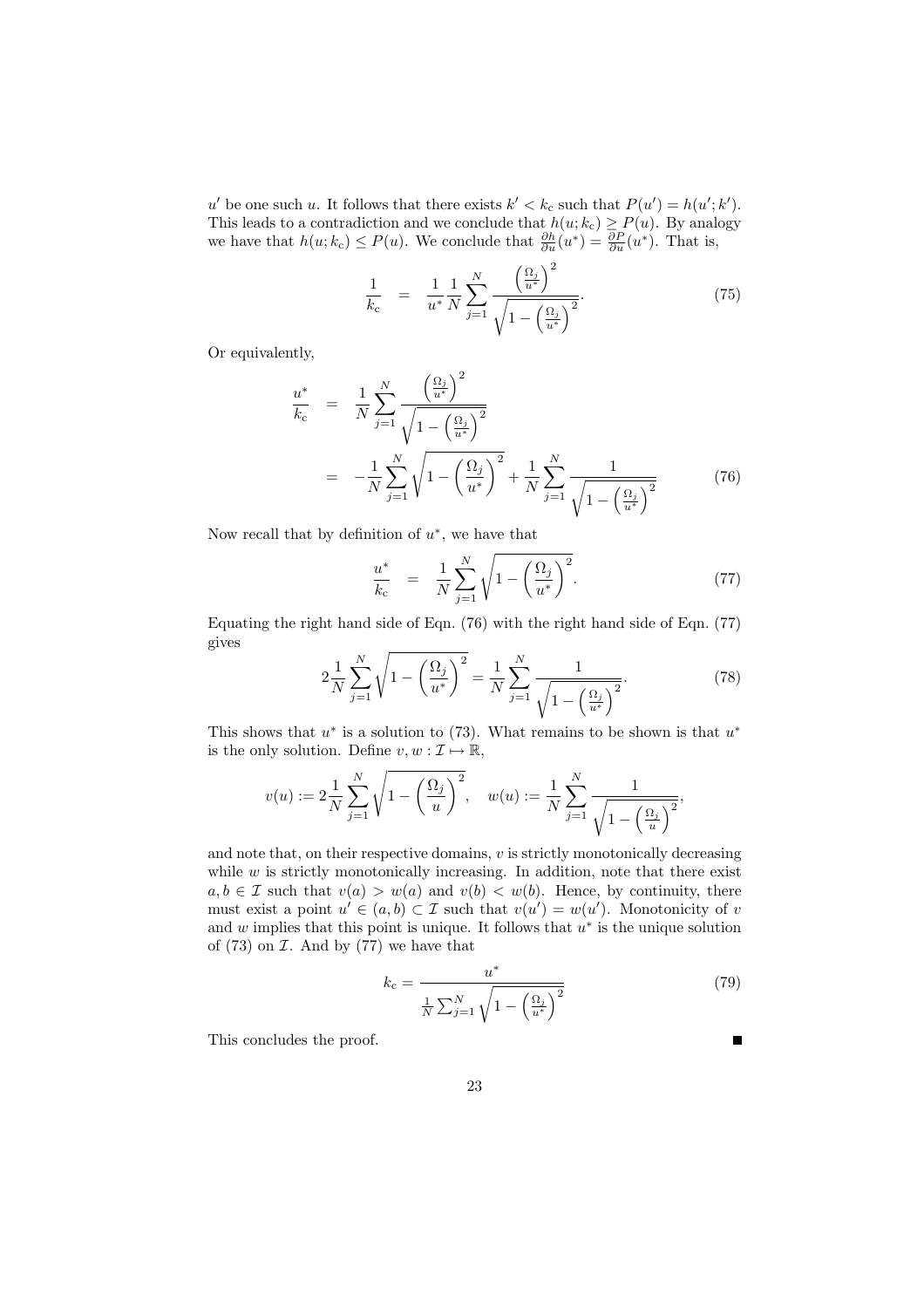Based on the result of Theorem 3, we define the map  $K: V \mathbb{R}^N \setminus \{0\} \mapsto \mathbb{R}_+,$ 

$$
K(\Omega) = \frac{u^*}{\frac{1}{N} \sum_{j=1}^{N} \sqrt{1 - \left(\frac{\Omega_j}{u^*}\right)^2}},
$$
\n(80)

where, as before,  $u^*$  denotes the unique solution of (73) on  $\mathcal{I}$ , given  $\Omega$ . Note that, given any realization of  $\omega$  such that  $V\omega \neq 0$ , we have that  $k_c = K(V\omega)$ . We have the following corollary.

#### Corollary 7

- 1. For all  $\Omega \in V\mathbb{R}^N$ ,  $\Omega \neq 0$ , we have that  $\|\Omega\|_{\infty} \leq K(\Omega) \leq 2\|\Omega\|_{\infty}$ ;
- 2. there exists  $\Omega \in V\mathbb{R}^N$  such that  $K(\Omega) = 2\|\Omega\|_{\infty}$  if and only if N is even;
- 3. for every  $\epsilon > 0$  there exist an positive integer N and  $\Omega \in V\mathbb{R}^N$  such that  $|K(\Omega) - \|\Omega\|_{\infty} < \epsilon.$

*Proof:* (Part 1). We show that for all  $\Omega \neq 0$ , the solution  $u^*$  of equation (73) satisfies  $u^* \leq \sqrt{2} ||\Omega||_{\infty}$ . The result then follows easily. Let  $u' := \sqrt{2} ||\Omega||_{\infty}$ . Then we have that

$$
2\frac{1}{N}\sum_{j=1}^{N}\sqrt{1-\left(\frac{\Omega_j}{u}\right)^2} > \frac{1}{N}\sum_{j=1}^{N}\frac{1}{\sqrt{1-\left(\frac{\Omega_j}{u}\right)^2}} \quad \text{for all } u > u'
$$

It follows that

$$
K(\Omega) \le \frac{u'}{\frac{1}{N} \sum_{j=1}^{N} \sqrt{1 - \left(\frac{\Omega_j}{u'}\right)^2}} \le \frac{\sqrt{2} \|\Omega\|_{\infty}}{\frac{1}{2} \sqrt{2}} = 2 \|\Omega\|_{\infty}
$$

for all  $\Omega \in V \mathbb{R}^N$ . The lower bound  $K(\Omega) \geq ||\Omega||_{\infty}$  was obtained earlier in Section 4.

(Part 2.) From the above it follows that  $K(\Omega) = 2\|\Omega\|_{\infty}$  if and only if

$$
2\frac{1}{N}\sum_{j=1}^{N}\sqrt{1-\left(\frac{\Omega_{j}}{u'}\right)^{2}} = \frac{1}{N}\sum_{j=1}^{N}\frac{1}{\sqrt{1-\left(\frac{\Omega_{j}}{u'}\right)^{2}}}
$$

or equivalently,  $\Omega_i^2 = \Omega_j^2$  for all  $(i, j)$ . It is easy to see that this latter condition is never satisfied when N is odd (keeping in mind that  $\sum_j \Omega_j = 0$ ). Now suppose N is even and pick any  $c \neq 0$ . Define

$$
\Omega_i := \begin{cases} c & i = 1, 2, \dots \frac{N}{2}; \\ -c & i = \frac{N}{2} + 1, \dots, N \end{cases}.
$$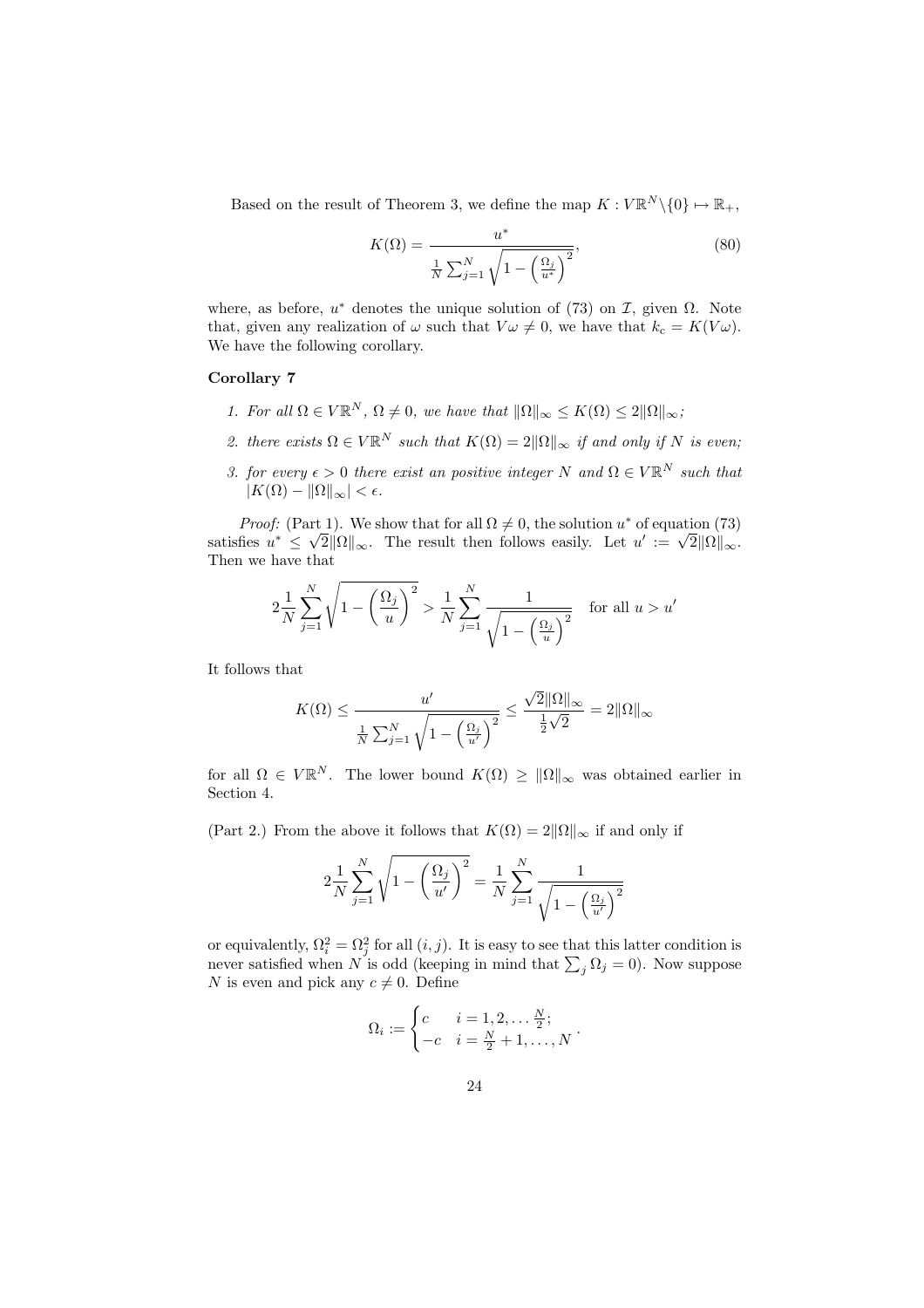Then we have that  $\Omega \in V \mathbb{R}^N$ . Moreover,  $\Omega_i^2 = \Omega_j^2 = c^2$  for all  $(i, j)$ . It follows that  $K(\Omega) = 2||\Omega||_{\infty}$ .

(Part 3.) Let  $\epsilon > 0$  be given and suppose N is odd. Pick  $c \neq 0$  and define

$$
\Omega_i := \begin{cases} 0 & i = 1, 2, \dots, N - 1; \\ c & i = N. \end{cases}
$$

Then (73) evaluates to

$$
2(N-1) + 2\sqrt{1 - \left(\frac{c}{u}\right)^2} = (N-1) + \frac{1}{\sqrt{1 - \left(\frac{c}{u}\right)^2}}.\tag{81}
$$

and it is not hard to see that as N tends to infinity, the solution  $u^*$  of (81) tends to c. Indeed, for  $N \geq 2$  we have

$$
\left(\frac{c}{u^*}\right)^2 = \frac{1}{2}(N-1)\left(-\frac{1}{4}(N-1) + \frac{1}{4}\sqrt{(N-1)^2 + 8}\right). \tag{82}
$$

Let  $\epsilon_1 > 0$ , and pick N such that  $\frac{1}{N} < \epsilon_1$  and  $u^* < (1 + \epsilon_1)c$ . It follows that

$$
\frac{1}{N} \sum_{j=1}^{N} \sqrt{1 - \left(\frac{\Omega_j}{u^*}\right)^2} < 1 - \epsilon_1,\tag{83}
$$

and hence

$$
K(\Omega) := \frac{u^*}{\frac{1}{N} \sum_{j=1}^N \sqrt{1 - \left(\frac{\Omega_j}{u^*}\right)^2}} < c \left(\frac{1 + \epsilon_1}{1 - \epsilon_1}\right) = c + 2 \left(\frac{\epsilon_1}{1 - \epsilon_1}\right) c. \tag{84}
$$

Now let  $\epsilon_1$  be given as  $\epsilon_1 := \frac{\epsilon}{2c+\epsilon}$  and choose N accordingly. It follows that  $K(\Omega) < \|\Omega\|_{\infty} + \epsilon$ . This concludes the proof.

We are now ready to present our algorithm, which, given  $\Omega$ , will compute  $u^*$  with user-defined precision  $\epsilon > 0$  in a finite number of iterations,  $n = \lceil \log_2(\frac{\lVert \Omega \rVert_\infty}{\epsilon}) \rceil + 1.$ 

### Algorithm 1

1. 
$$
a := ||\Omega||_{\infty}, b := \sqrt{2} ||\Omega||_{\infty}
$$
  
\n2. While  $(b - a) > \epsilon$ ,  
\n3.  $u := \frac{1}{2}(b - a)$ .  
\n4. If  $\left[ \sum_{j} \sqrt{\left(1 - \frac{\Omega_{j}}{u}\right)^{2}} \right] > \frac{1}{2} \sum_{j} \frac{1}{\sqrt{\left(1 - \frac{\Omega_{j}}{u}\right)^{2}}}\right]$  then  $a := u$ , else  $b := u$ .  
\n5. End.

Once we have an estimate  $\hat{u}$  of  $u^*$ , we can use (74), replacing  $u^*$  with  $\hat{u}$ , to estimate  $k_c$ .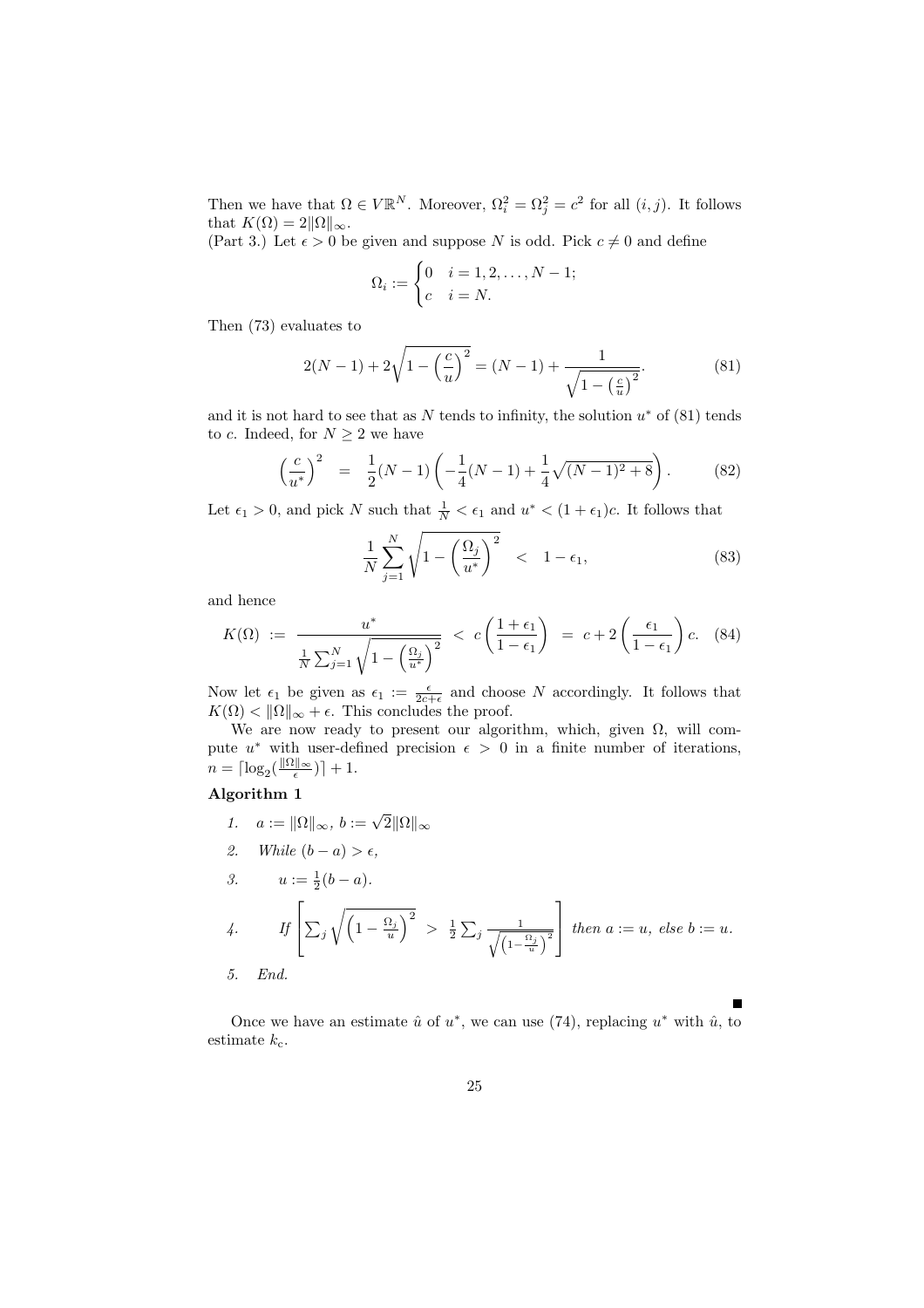## 7 Numerical Example

We illustrate the results presented in this paper by means of a numerical example. We consider two systems with  $N = 20$  and  $N = 200$  oscillators respectively, with frequencies  $\{\Omega_i^N\}$  as depicted in Figure 5. The frequencies in this example



Figure 5: The vector of frequencies  $\Omega_i^N := \omega_i^N - \langle \omega^N \rangle$ ,  $N \in \{20, 200\}$ , used in this example. The natural frequencies  $\omega_i^N$  were sampled from a normal distribution with zero mean and unit variance and relabelled in such a way that  $\omega_1^N \leq \omega_2^N \leq \ldots \leq \omega_N^N$ .

were sampled from a normal distribution with zero mean and unit variance and relabelled such that  $\omega_1^N \leq \omega_2^N \ldots \leq \omega_N^N$  (note that this can be done without loss of generality). For this particular realization of  $\omega^{20}$  ( $\omega^{200}$ ), we have that  $\|\Omega^{20}\|_{\infty} = 1.7858 \ (\|\Omega^{200}\|_{\infty} = 2.3893)$  and

$$
\frac{1}{N} \sum_{j=1}^{N} \sqrt{1 - \left(\frac{\Omega_j}{\|\Omega\|_{\infty}}\right)^2} = 0.8015 (0.9139).
$$

It follows from Corollary 6 that  $k_c \leq 2.2281$  (2.6145) and by (32), we have that  $k_c \ge ||\Omega||_{\infty} = 1.7858$  (2.3893). Figure 7 shows the time evolution of the magnitude squared of the order parameter,  $R^2(t)$  (previously denoted as  $L(t)$ ), for two different initial conditions and two values of the coupling coefficient,  $k = 2.3$  and  $k = 2.65$  ( $k = 2.1$  and  $k = 2.3$ ). We observe that when k is slightly greater than the known lower bound on  $k_c$ , the value of  $R^2(t)$  converges to a constant and inspection shows that the solution  $x(t)$  of the system (17) tends to a fixed point. On the other hand, when the coupling coefficient is slightly below the known upper bound on the critical coupling, the trajectories  $x(t)$  appear not to converge. Note that in this case we do not know whether the system (17) has a fixed point or not, as the condition stated in Corollary 6 is only sufficient while at the same time the respective coupling strengths exceed their known lower bounds (1.7858 and 2.3893 respectively). To gain more insight into this situation let us consider the case  $N = 20$  in some more detail. We fix the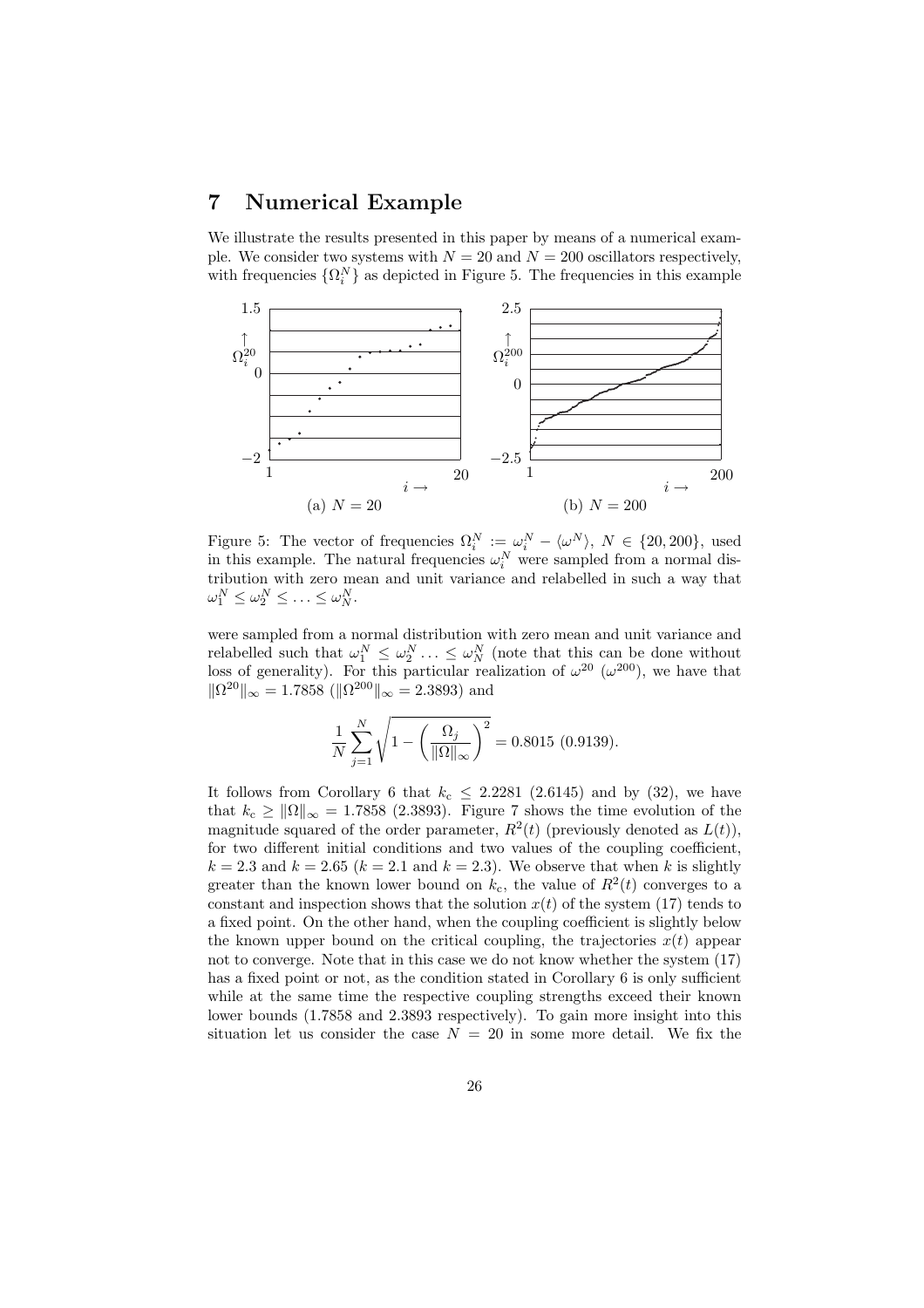

Figure 6: Case  $N = 200$ : time evolution of the magnitude squared of the order parameter,  $R^2(t)$ , for two different initial condition (indicated by a dashed and solid line respectively), and two values of  $k$ . In the left panel, the value of  $k$  $(2.4)$  is (well) below the known upper bound on  $k_c$  (2.6145)and the system does not converge to a fixed point; in the right panel the value of  $k$   $(2.65)$  is slightly above the known upper bound on  $k_c$  and the system converges to a fixed point, as expected.

coupling coefficient at  $k = 2.1$ , and numerically evaluate the function  $P^{20}(k, \cdot)$ ,

$$
P^{20}(k\beta) = \frac{1}{20} \sum_{j=1}^{20} \sqrt{1 - \left(\frac{\Omega_j^{20}}{k\beta}\right)^2},
$$
\n(85)

for several values of  $\beta$  in the interval  $\left[\frac{1}{k}\right] \left|\Omega^{20}\right| \right| \infty$ , 1. We repeat the same computation for  $k = 2.3$ . The result is shown in Figure 8. We observe that the equation  $P^{20}(k\beta) = \beta$  does not have a solution on the interval  $\left[\frac{1}{k}\|\Omega^{20}\|_{\infty}, 1\right]$ when  $k = 2.1$ , but does have a solution when  $k = 2.3$ .

We use Algorithm 1 to compute the 'exact' value of the critical coupling to the fifth significant digit. We find that  $k_c = 2.2198$  for the case  $N = 20$  and  $k_c = 2.6144$  for the case  $N = 200$ . Note that in both cases, but particularly the latter, the upper bounds (2.2281 and 2.6145 respectively) provide good estimates of the true values of the critical coupling.

# 8 Conclusion

We derived necessary and sufficient conditions for the existence of fixed points in a finite system of coupled oscillators. In particular, we derived an easy sufficient condition in terms of the individual oscillator frequencies (Corollary 3), which we used to compute an upper bound on the critical coupling (Corollary 6). We showed that when no prior knowledge of the distribution of frequencies is available, we can still bound the critical coupling in terms of the infinity norm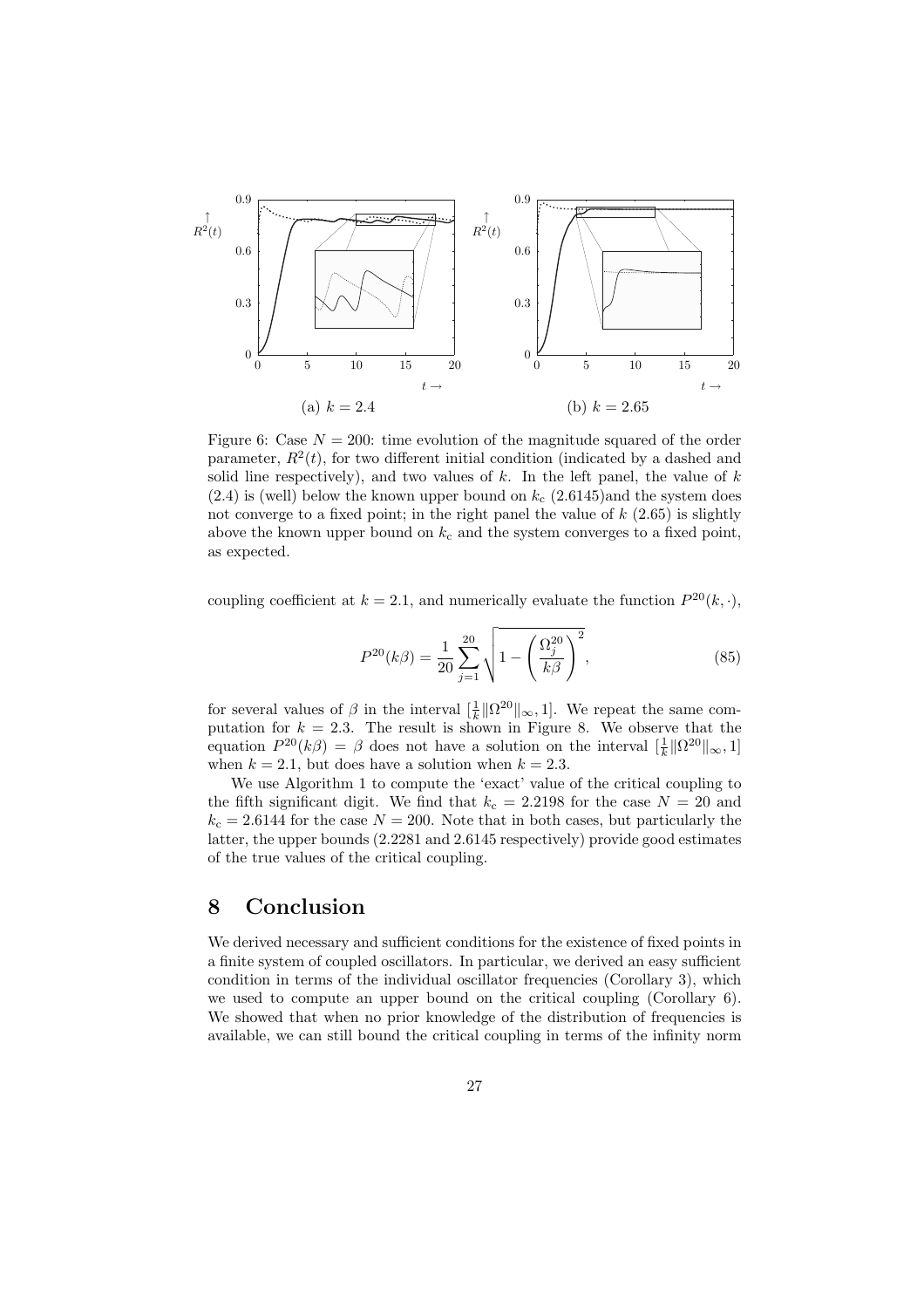

Figure 7: Case  $N = 20$ : time evolution of the magnitude squared of the order parameter,  $R^2(t)$ , for two different initial condition (indicated by a dashed and solid line respectively), and two values of  $k$ . In the left panel, the value of  $k$  (2.1) is slightly below the known upper bound on  $k_c$  (2.2281)and the system does not converge to a fixed point; in the right panel the value of  $k$  (2.3) is slightly above the known upper bound on  $k_c$  and the system converges to a fixed point, as expected.

of the frequencies with their mean removed (Corollary 7). These bounds were shown to be the tightest possible, in the sense that we can find realizations of the intrinsic frequencies for which the upper bound is attained, and others for which the critical coupling is arbitrarily close to the lower bound. Finally, we proposed an efficient algorithm (Algorithm 1) for computing the critical coupling to within arbitrary bounds in a finite number of steps. In future work we shall seek to extend the present analysis to complex networks of arbitrary topology, and investigate more closely the impact of the shape of the distribution of intrinsic frequencies on the value of the critical coupling. We shall also consider the important question of stability, and present analytical results for the limit case when the number of oscillators tends to infinity.

# References

- [1] J. Acebrón, L. Bonilla, C. Pérez Vicente, F. Ritort, and R. Spigler. The kuramoto model: a simple paradigm for synchronization phenomena. Reviews of Modern Physics, 77:137–185, 2005.
- [2] A. Beuter, L. Glass, M.C. Mackey, and M.S. Titcombe, editors. Nonlinear Dynamics in Physiology and Medicine. Springer, 2003.
- [3] N. Chopra and M. Spong. On synchronization of kuramoto oscillators. In Proceedings of the 44th IEEE Conference on Decision and Control, Seville, Spain, pages 3916–3922, 2005.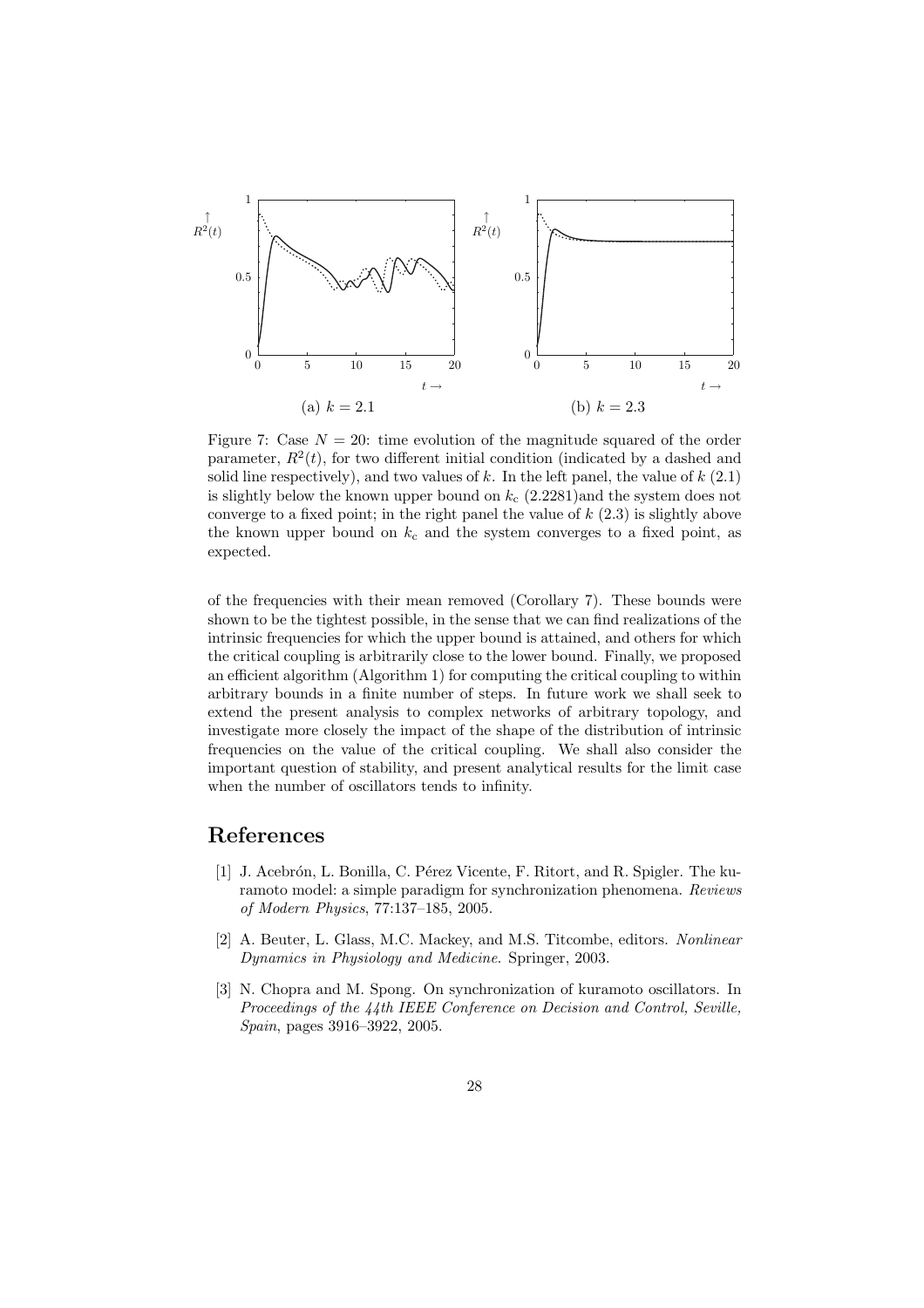

Figure 8: Case  $N = 20$ : the graph of  $P^{20}(k\beta)$  (Eqn. (71)) vs.  $\beta$  for  $k = 2.1, 2.3$ and  $\beta \in [\frac{1}{k} \|\Omega^{20}\|_{\infty}, 1]$ . The dashed line is the graph of  $h(k\beta; k) = \beta$  (Eqn. (72)). An intersection corresponds to a solution of the fixed point equation  $P(k\beta)$  =  $h(k\beta; k)$ , and thus, by Theorem 2, to a fixed point of the system (17).

- [4] R. Diestel. Graph Theory. Springer-Verlag, 2000.
- [5] L. Glass. Synchronization and rhythmic processes in physiology. Nature Review, 410:277–284, 2001.
- [6] M. Golubitsky and Ian Stewart. Nonlinear Dynamics of Networks: the Groupoid Formalism. Bulletin of the American Mathematical Society, 43(3):305–364, 2006.
- [7] H. Hong, M. Choi, and B. Kim. Synchronization on small-world networks. Physical Review E, 65(026139), 2002.
- [8] H. Hong, H. Park, and M. Choi. Collective synchronization in spatially extended systems of coupled oscillators with random frequencies. Physical Review E, 72(036217), 2005.
- [9] A. Jadbabaie, N. Motee, and M. Barahona. On the stability of the kuramoto model of coupled nonlinear oscillators. In *Proceedings of the American* Control Conference, Boston, USA, pages 4296 – 4301, 2004.
- [10] Y. Kuramoto. Self-entrainment of a population of coupled nonlinear oscillators. In H. Araki, editor, International Symposium on Mathematical Problems in Theoretical Physics, volume 39 of Lecture Notes in Physics. Springer, 1975.
- [11] Y. Kuramoto. Chemical Oscillations, Waves and Turbulence. Springer, 1984.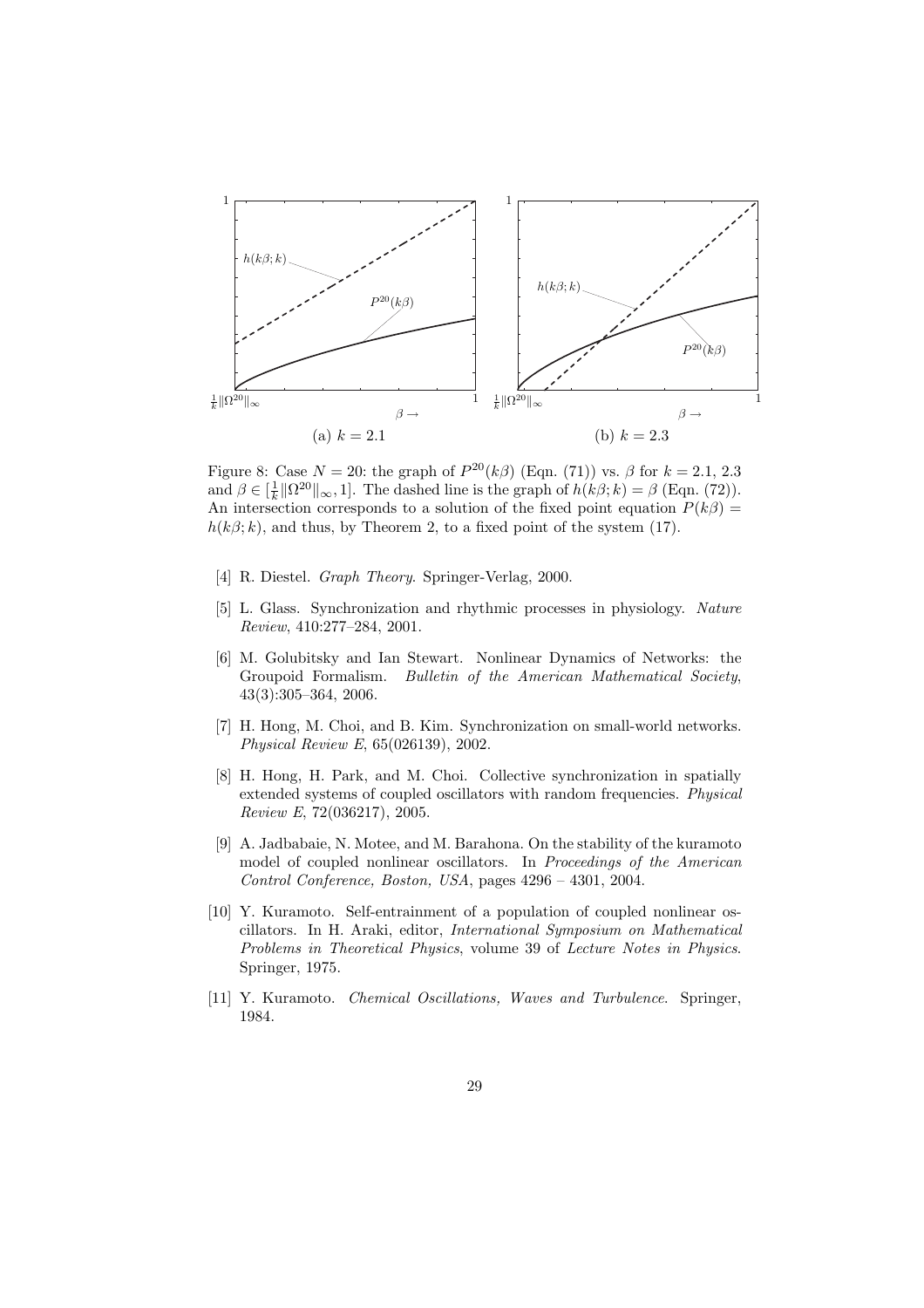- [12] Y. Maistrenko, O. Popovych, and P. Tass. Desynchronization and Chaos in the Kuramoto Model, volume 671 of Lecture Notes in Physics. 2005.
- [13] Y. Maistrenko, V. Popovych, O. Burylko, and P. Tass. Mechanism of Desynchronization in the Finite-Dimensional Kuramoto Model. Physical Review Letters, 93(8), 2004.
- [14] Y. Maistrenko, V. Popovych, and P. Tass. Chaotic Attractor in the Kuramoto Model. International Journal of Bifurcation and Chaos, 15(11):3457–3466, 2005.
- [15] Y. Moreno and A. Pacheco. Synchronization of kuramoto oscillators in scale-free networks. Europhysics Letters, 68:603–609, 2004.
- [16] J.D. Murray. Mathematical Biology. Springer, 3rd edition, 2002.
- [17] A. Pikovsky, M. Rosenblum, and J. Kurths. Synchronization: a universal concept in nonlinear sciences. Cambridge University Press, 2003.
- [18] V. Popovych, Y. Maistrenko, and P. Tass. Phase chaos in coupled oscillators. Physical Review E, 71(065201), 2005.
- [19] J. Rogge and D. Aeyels. Existence of partial entrainment and stability of phase locking behavior of coupled oscillators. Progress of Theoretical Physics, 112:921–942, 2004.
- [20] J. Rogge and D. Aeyels. Stability of phase locking in a ring of unidirectionally coupled oscillators. Journal of Physics A, 37:11135–11148, 2004.
- [21] R. Sepulchre. Oscillators as systems and synchrony as a design principle. In L. Menini, L. Zaccarian, and C. T. Abdallah, editors, Current trends in nonlinear systems and control, Lecture Notes in Control and Information Sciences. Birkhauser, 2006.
- [22] R. Sepulchre, D. Paley, and N.E. Leonard. Group coordination and cooperative control of steered particles in the plane. In K. Y. Pettersen, J. T. Gravdahl, and H. Nijmeijer, editors, Group Coordination and Cooperative control, Lecture Notes in Control and Information Sciences, pages 217–232. Spinger-Verlag, London, 2006.
- [23] S. Strogatz. From kuramoto to crawford: exploring the onset of synchronization in populations of coupled oscillators. Physica D, 143:1–20, 2000.
- [24] S. Strogatz. Exploring complex networks. Nature, 410:268 276, 2001.
- [25] M. Verwoerd. Fixed-point analysis of a finite system of kuramoto oscillators. In Proceedings of the Fourth Irish Conference on the Mathematical Foundations of Computer Science and Information Technology (MFCSIT), Cork, Ireland, 2006.